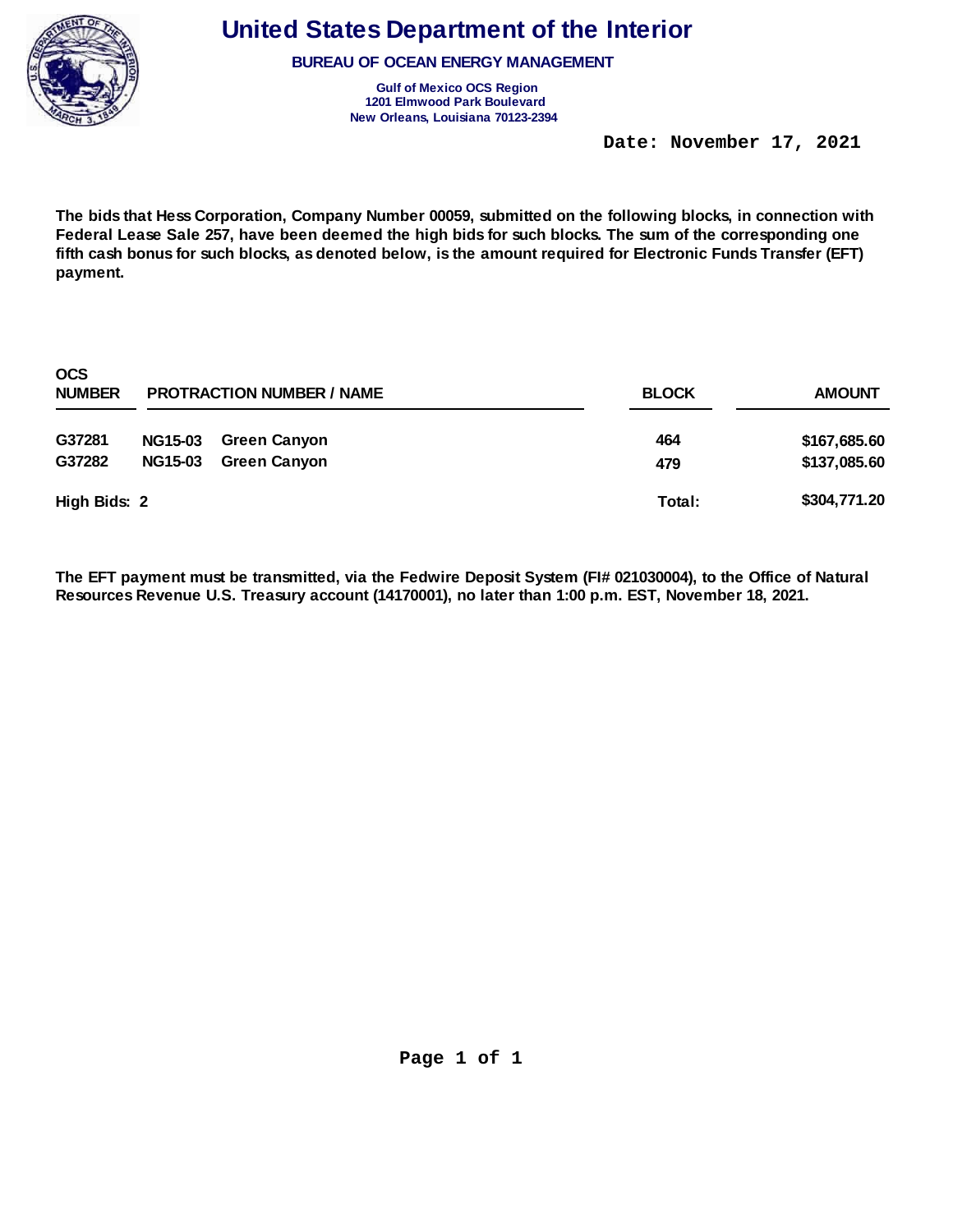

**BUREAU OF OCEAN ENERGY MANAGEMENT** 

**Gulf of Mexico OCS Region 1201 Elmwood Park Boulevard New Orleans, Louisiana 70123-2394** 

 **Date: November 17, 2021** 

**The bids that Chevron U.S.A. Inc., Company Number 00078, submitted on the following blocks, in connection with Federal Lease Sale 257, have been deemed the high bids for such blocks. The sum of the corresponding one fifth cash bonus for such blocks, as denoted below, is the amount required for Electronic Funds Transfer (EFT) payment.** 

| <b>OCS</b><br><b>NUMBER</b> |                | <b>PROTRACTION NUMBER / NAME</b> | <b>BLOCK</b> | <b>AMOUNT</b> |
|-----------------------------|----------------|----------------------------------|--------------|---------------|
| G37192                      | NH16-07        | <b>Viosca Knoll</b>              | 829          | \$128,221.20  |
| G37193                      | NH16-07        | <b>Viosca Knoll</b>              | 873          | \$620,377.20  |
| G37199                      | NH16-10        | Mississippi Canyon               | 40           | \$881,998.00  |
| G37207                      | NH16-10        | Mississippi Canyon               | 462          | \$484,346.40  |
| G37208                      | NH16-10        | Mississippi Canyon               | 463          | \$484,346.40  |
| G37209                      | NH16-10        | Mississippi Canyon               | 499          | \$128,221.20  |
| G37210                      | NH16-10        | Mississippi Canyon               | 507          | \$179,969.40  |
| G37212                      | NH16-10        | Mississippi Canyon               | 543          | \$128,221.20  |
| G37214                      | NH16-10        | Mississippi Canyon               | 631          | \$128,221.20  |
| G37215                      | NH16-10        | Mississippi Canyon               | 632          | \$128,221.20  |
| G37263                      | <b>NG15-03</b> | <b>Green Canyon</b>              | 136          | \$128,221.20  |
| G37264                      | <b>NG15-03</b> | <b>Green Canyon</b>              | 137          | \$128,221.20  |
| G37267                      | <b>NG15-03</b> | <b>Green Canyon</b>              | 181          | \$128,221.20  |
| G37269                      | <b>NG15-03</b> | <b>Green Canyon</b>              | 228          | \$179,969.40  |
| G37271                      | <b>NG15-03</b> | <b>Green Canyon</b>              | 271          | \$386,752.20  |
| G37272                      | <b>NG15-03</b> | <b>Green Canyon</b>              | 272          | \$179,969.40  |
| G37275                      | <b>NG15-03</b> | <b>Green Canyon</b>              | 372          | \$179,969.40  |
| G37276                      | <b>NG15-03</b> | <b>Green Canyon</b>              | 401          | \$128,221.20  |
| G37277                      | <b>NG15-03</b> | <b>Green Canyon</b>              | 415          | \$552,526.00  |
| G37278                      | <b>NG15-03</b> | <b>Green Canyon</b>              | 445          | \$128,221.20  |
| G37279                      | <b>NG15-03</b> | <b>Green Canyon</b>              | 459          | \$236,972.40  |
| G37283                      | <b>NG15-03</b> | <b>Green Canyon</b>              | 486          | \$179,969.40  |
| G37284                      | <b>NG15-03</b> | <b>Green Canyon</b>              | 487          | \$454,241.60  |
| G37286                      | <b>NG15-03</b> | <b>Green Canyon</b>              | 530          | \$179,969.40  |
| G37299                      | <b>NG15-03</b> | <b>Green Canyon</b>              | 957          | \$157,368.40  |
| G37300                      | <b>NG15-03</b> | <b>Green Canyon</b>              | 958          | \$157,368.40  |
| G37307                      | <b>NG16-01</b> | <b>Atwater Valley</b>            | 452          | \$128,221.20  |
| G37319                      | <b>NG15-06</b> | <b>Walker Ridge</b>              | 78           | \$128,221.20  |
| G37323                      | <b>NG15-06</b> | <b>Walker Ridge</b>              | 121          | \$128,221.20  |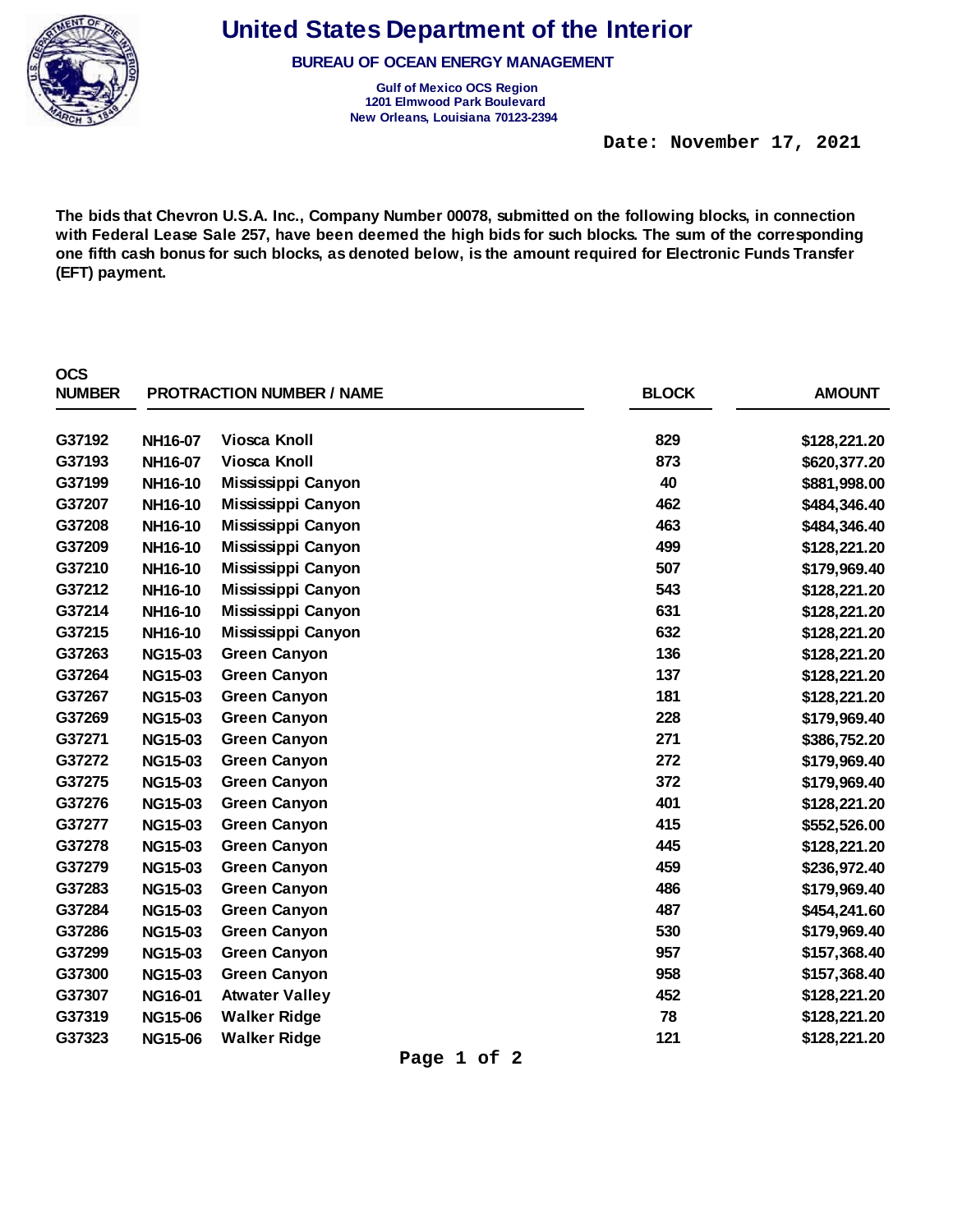

**BUREAU OF OCEAN ENERGY MANAGEMENT** 

**Gulf of Mexico OCS Region 1201 Elmwood Park Boulevard New Orleans, Louisiana 70123-2394** 

 **Date: November 17, 2021** 

| <b>OCS</b><br><b>NUMBER</b> |                | <b>PROTRACTION NUMBER / NAME</b> | <b>BLOCK</b> | <b>AMOUNT</b>  |
|-----------------------------|----------------|----------------------------------|--------------|----------------|
| G37324                      | <b>NG15-06</b> | <b>Walker Ridge</b>              | 122          | \$128,221.20   |
| G37328                      | <b>NG15-06</b> | <b>Walker Ridge</b>              | 799          | \$317,768.40   |
| G37329                      | <b>NG15-06</b> | <b>Walker Ridge</b>              | 842          | \$868,201.20   |
| G37330                      | <b>NG15-06</b> | <b>Walker Ridge</b>              | 843          | \$808,201.20   |
| G37331                      | <b>NG15-06</b> | <b>Walker Ridge</b>              | 886          | \$140,221.20   |
| High Bids: 34               |                |                                  | Total:       | \$9,425,602.20 |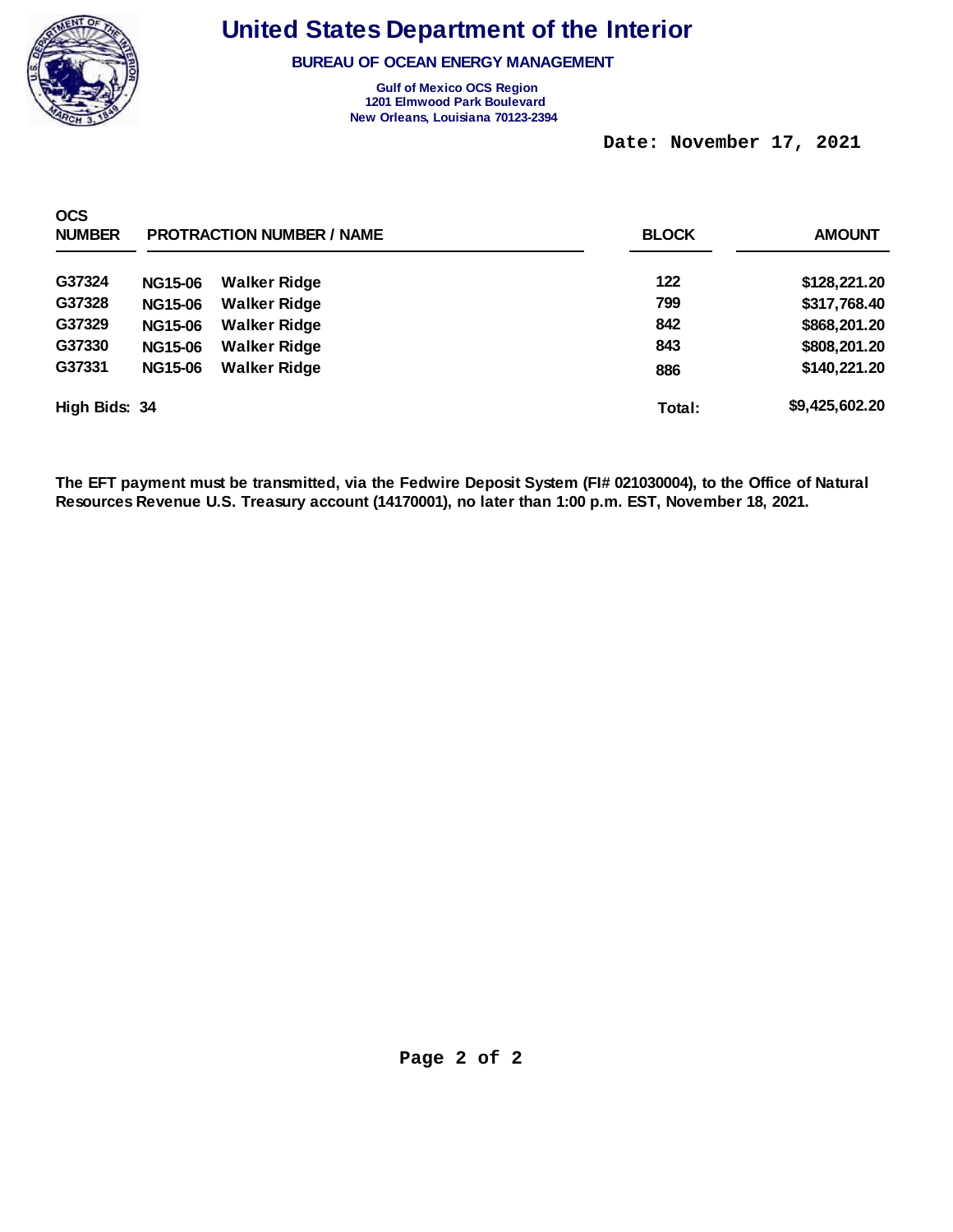

**BUREAU OF OCEAN ENERGY MANAGEMENT** 

**Gulf of Mexico OCS Region 1201 Elmwood Park Boulevard New Orleans, Louisiana 70123-2394** 

 **Date: November 17, 2021** 

**The bids that Exxon Mobil Corporation, Company Number 00276, submitted on the following blocks, in connection with Federal Lease Sale 257, have been deemed the high bids for such blocks. The sum of the corresponding one fifth cash bonus for such blocks, as denoted below, is the amount required for Electronic Funds Transfer (EFT) payment.** 

| <b>OCS</b><br><b>NUMBER</b> |                 | <b>PROTRACTION NUMBER / NAME</b>   | <b>BLOCK</b> | <b>AMOUNT</b> |
|-----------------------------|-----------------|------------------------------------|--------------|---------------|
| G37026                      | TX <sub>5</sub> | <b>Brazos Area</b>                 | A<br>3       | \$31,680.00   |
| G37027                      | TX <sub>5</sub> | <b>Brazos Area</b>                 | A<br>4       | \$31,680.00   |
| G37028                      | TX <sub>5</sub> | <b>Brazos Area</b>                 | A<br>5       | \$31,680.00   |
| G37029                      | TX <sub>5</sub> | <b>Brazos Area</b>                 | A<br>6       | \$31,680.00   |
| G37030                      | TX <sub>5</sub> | <b>Brazos Area</b>                 | A<br>8       | \$31,680.00   |
| G37031                      | TX <sub>5</sub> | <b>Brazos Area</b>                 | A<br>9       | \$31,680.00   |
| G37032                      | TX <sub>5</sub> | <b>Brazos Area</b>                 | A 10         | \$31,680.00   |
| G37033                      | TX <sub>5</sub> | <b>Brazos Area</b>                 | A 11         | \$31,680.00   |
| G37034                      | TX <sub>5</sub> | <b>Brazos Area</b>                 | A 12         | \$31,680.00   |
| G37035                      | TX <sub>5</sub> | <b>Brazos Area</b>                 | A 13         | \$31,680.00   |
| G37036                      | TX <sub>5</sub> | <b>Brazos Area</b>                 | A 17         | \$31,680.00   |
| G37037                      | TX <sub>5</sub> | <b>Brazos Area</b>                 | A 18         | \$31,680.00   |
| G37038                      | TX <sub>5</sub> | <b>Brazos Area</b>                 | A 19         | \$31,680.00   |
| G37039                      | TX <sub>5</sub> | <b>Brazos Area</b>                 | A 20         | \$31,680.00   |
| G37040                      | TX <sub>5</sub> | <b>Brazos Area</b>                 | A 24         | \$31,680.00   |
| G37041                      | TX <sub>5</sub> | <b>Brazos Area</b>                 | A 25         | \$31,680.00   |
| G37042                      | TX <sub>5</sub> | <b>Brazos Area</b>                 | A 26         | \$31,680.00   |
| G37043                      | TX <sub>5</sub> | <b>Brazos Area</b>                 | A 27         | \$31,680.00   |
| G37044                      | TX <sub>5</sub> | <b>Brazos Area</b>                 | A 37         | \$31,680.00   |
| G37045                      | TX <sub>5</sub> | <b>Brazos Area</b>                 | A 38         | \$31,680.00   |
| G37046                      | TX <sub>5</sub> | <b>Brazos Area</b>                 | 39<br>A      | \$31,680.00   |
| G37047                      | TX <sub>5</sub> | <b>Brazos Area</b>                 | A 40         | \$31,680.00   |
| G37048                      | TX <sub>5</sub> | <b>Brazos Area</b>                 | A 41         | \$31,680.00   |
| G37049                      | TX <sub>5</sub> | <b>Brazos Area</b>                 | 42<br>А      | \$31,680.00   |
| G37050                      | TX5B            | <b>Brazos Area, South Addition</b> | A 48         | \$31,680.00   |
| G37051                      | TX5B            | <b>Brazos Area, South Addition</b> | A 49         | \$31,680.00   |
| G37052                      | TX5B            | <b>Brazos Area, South Addition</b> | 50<br>A      | \$31,680.00   |
| G37053                      | TX5B            | <b>Brazos Area, South Addition</b> | A 51         | \$31,680.00   |
| G37054                      | TX5B            | <b>Brazos Area, South Addition</b> | A 66         | \$31,680.00   |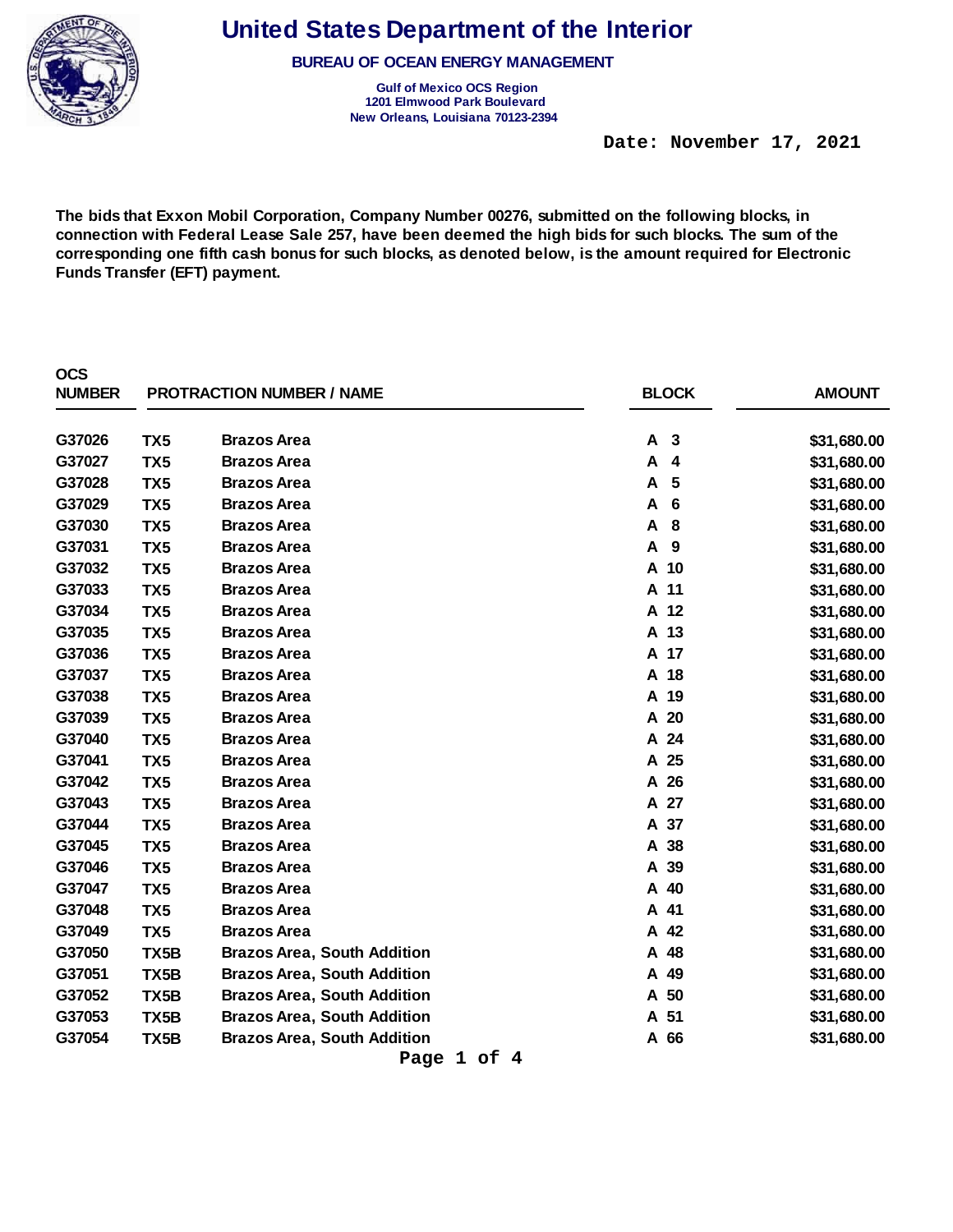

**BUREAU OF OCEAN ENERGY MANAGEMENT** 

**Gulf of Mexico OCS Region 1201 Elmwood Park Boulevard New Orleans, Louisiana 70123-2394** 

 **Date: November 17, 2021** 

| <b>OCS</b>    |                   |                                    |              |               |
|---------------|-------------------|------------------------------------|--------------|---------------|
| <b>NUMBER</b> |                   | <b>PROTRACTION NUMBER / NAME</b>   | <b>BLOCK</b> | <b>AMOUNT</b> |
| G37055        | TX5B              | <b>Brazos Area, South Addition</b> | A 67         | \$31,680.00   |
| G37056        | TX5B              | <b>Brazos Area, South Addition</b> | A 68         | \$31,680.00   |
| G37057        | TX5B              | <b>Brazos Area, South Addition</b> | A 69         | \$31,680.00   |
| G37058        | TX5B              | <b>Brazos Area, South Addition</b> | A 77         | \$31,680.00   |
| G37059        | TX <sub>5</sub> B | <b>Brazos Area, South Addition</b> | A 78         | \$31,680.00   |
| G37060        | TX5B              | <b>Brazos Area, South Addition</b> | A 79         | \$31,680.00   |
| G37061        | TX <sub>5</sub> B | <b>Brazos Area, South Addition</b> | A 98         | \$31,680.00   |
| G37062        | TX5B              | <b>Brazos Area, South Addition</b> | A 99         | \$31,680.00   |
| G37063        | TX5B              | <b>Brazos Area, South Addition</b> | A 100        | \$31,680.00   |
| G37064        | TX5B              | <b>Brazos Area, South Addition</b> | A 101        | \$31,680.00   |
| G37065        | TX5B              | <b>Brazos Area, South Addition</b> | A 106        | \$31,680.00   |
| G37066        | TX5B              | <b>Brazos Area, South Addition</b> | A 107        | \$31,680.00   |
| G37067        | TX5B              | <b>Brazos Area, South Addition</b> | A 108        | \$31,680.00   |
| G37068        | TX5B              | <b>Brazos Area, South Addition</b> | A 130        | \$31,680.00   |
| G37069        | TX5B              | <b>Brazos Area, South Addition</b> | A 131        | \$31,680.00   |
| G37070        | TX <sub>6</sub>   | <b>Galveston Area</b>              | 224          | \$31,680.00   |
| G37071        | TX <sub>6</sub>   | <b>Galveston Area</b>              | 225          | \$31,680.00   |
| G37072        | TX <sub>6</sub>   | <b>Galveston Area</b>              | 240          | \$31,680.00   |
| G37073        | TX <sub>6</sub>   | <b>Galveston Area</b>              | 254          | \$31,680.00   |
| G37074        | TX <sub>6</sub>   | <b>Galveston Area</b>              | 255          | \$31,680.00   |
| G37075        | TX <sub>6</sub>   | <b>Galveston Area</b>              | 256          | \$31,680.00   |
| G37076        | TX <sub>6</sub>   | <b>Galveston Area</b>              | 257          | \$31,680.00   |
| G37077        | TX <sub>6</sub>   | <b>Galveston Area</b>              | 269          | \$31,680.00   |
| G37078        | TX <sub>6</sub>   | <b>Galveston Area</b>              | 270          | \$31,680.00   |
| G37079        | TX <sub>6</sub>   | <b>Galveston Area</b>              | 271          | \$31,680.00   |
| G37080        | TX <sub>6</sub>   | <b>Galveston Area</b>              | 284          | \$31,680.00   |
| G37081        | TX <sub>6</sub>   | <b>Galveston Area</b>              | 285          | \$31,680.00   |
| G37082        | TX <sub>6</sub>   | <b>Galveston Area</b>              | 286          | \$31,680.00   |
| G37083        | TX <sub>6</sub>   | <b>Galveston Area</b>              | 299          | \$31,680.00   |
| G37084        | TX <sub>6</sub>   | <b>Galveston Area</b>              | 300          | \$31,680.00   |
| G37085        | TX <sub>6</sub>   | <b>Galveston Area</b>              | 315          | \$31,680.00   |
| G37086        | TX <sub>6</sub>   | <b>Galveston Area</b>              | 316          | \$31,680.00   |
| G37087        | TX <sub>6</sub>   | <b>Galveston Area</b>              | 317          | \$31,680.00   |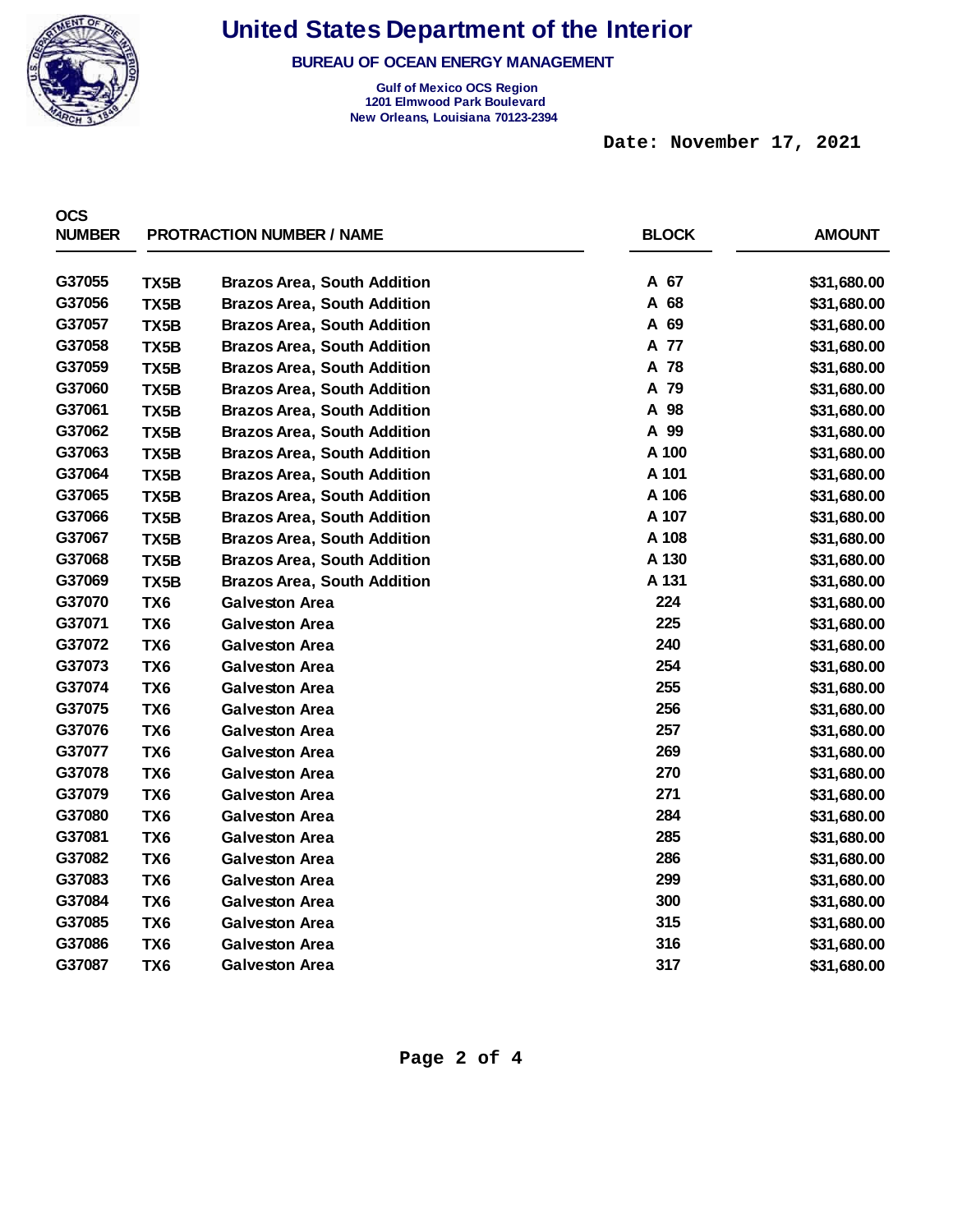

**BUREAU OF OCEAN ENERGY MANAGEMENT** 

**Gulf of Mexico OCS Region 1201 Elmwood Park Boulevard New Orleans, Louisiana 70123-2394** 

 **Date: November 17, 2021** 

| <b>OCS</b><br><b>NUMBER</b> |                 | <b>PROTRACTION NUMBER / NAME</b>      | <b>BLOCK</b> | <b>AMOUNT</b> |
|-----------------------------|-----------------|---------------------------------------|--------------|---------------|
|                             |                 |                                       |              |               |
| G37088                      | TX <sub>6</sub> | <b>Galveston Area</b>                 | 318          | \$31,680.00   |
| G37089                      | TX <sub>6</sub> | <b>Galveston Area</b>                 | 326          | \$31,680.00   |
| G37090                      | TX <sub>6</sub> | <b>Galveston Area</b>                 | 327          | \$31,680.00   |
| G37091                      | TX <sub>6</sub> | <b>Galveston Area</b>                 | 328          | \$31,680.00   |
| G37092                      | TX <sub>6</sub> | <b>Galveston Area</b>                 | 329          | \$31,680.00   |
| G37093                      | TX <sub>6</sub> | <b>Galveston Area</b>                 | 330          | \$31,680.00   |
| G37094                      | TX <sub>6</sub> | <b>Galveston Area</b>                 | 346          | \$31,680.00   |
| G37095                      | TX <sub>6</sub> | <b>Galveston Area</b>                 | 347          | \$31,680.00   |
| G37096                      | TX <sub>6</sub> | <b>Galveston Area</b>                 | 348          | \$31,680.00   |
| G37097                      | TX <sub>6</sub> | <b>Galveston Area</b>                 | 358          | \$31,680.00   |
| G37098                      | TX <sub>6</sub> | <b>Galveston Area</b>                 | 359          | \$31,680.00   |
| G37099                      | TX <sub>6</sub> | <b>Galveston Area</b>                 | 360          | \$31,680.00   |
| G37100                      | TX <sub>6</sub> | <b>Galveston Area</b>                 | 381          | \$31,680.00   |
| G37101                      | TX <sub>6</sub> | <b>Galveston Area</b>                 | 382          | \$31,680.00   |
| G37102                      | TX <sub>6</sub> | <b>Galveston Area</b>                 | 383          | \$31,680.00   |
| G37103                      | TX <sub>6</sub> | <b>Galveston Area</b>                 | A 84         | \$31,680.00   |
| G37104                      | TX <sub>6</sub> | <b>Galveston Area</b>                 | A 85         | \$31,680.00   |
| G37105                      | TX <sub>6</sub> | <b>Galveston Area</b>                 | A 112        | \$31,680.00   |
| G37106                      | TX <sub>6</sub> | <b>Galveston Area</b>                 | A 113        | \$31,680.00   |
| G37107                      | TX6A            | <b>Galveston Area, South Addition</b> | A 114        | \$31,680.00   |
| G37108                      | TX6A            | <b>Galveston Area, South Addition</b> | A 115        | \$31,680.00   |
| G37109                      | TX7             | <b>High Island Area</b>               | 35           | \$31,680.00   |
| G37110                      | TX7             | <b>High Island Area</b>               | 36           | \$31,680.00   |
| G37111                      | TX7             | <b>High Island Area</b>               | 48           | \$31,680.00   |
| G37112                      | TX7             | <b>High Island Area</b>               | 49           | \$31,680.00   |
| G37113                      | TX7             | <b>High Island Area</b>               | 50           | \$31,680.00   |
| G37114                      | TX7             | <b>High Island Area</b>               | 66           | \$31,680.00   |
| G37115                      | TX7             | <b>High Island Area</b>               | 67           | \$31,680.00   |
| G37116                      | TX7             | <b>High Island Area</b>               | 70           | \$31,680.00   |
| G37117                      | TX7             | <b>High Island Area</b>               | 93           | \$31,680.00   |
| G37118                      | TX7             | <b>High Island Area</b>               | 94           | \$31,680.00   |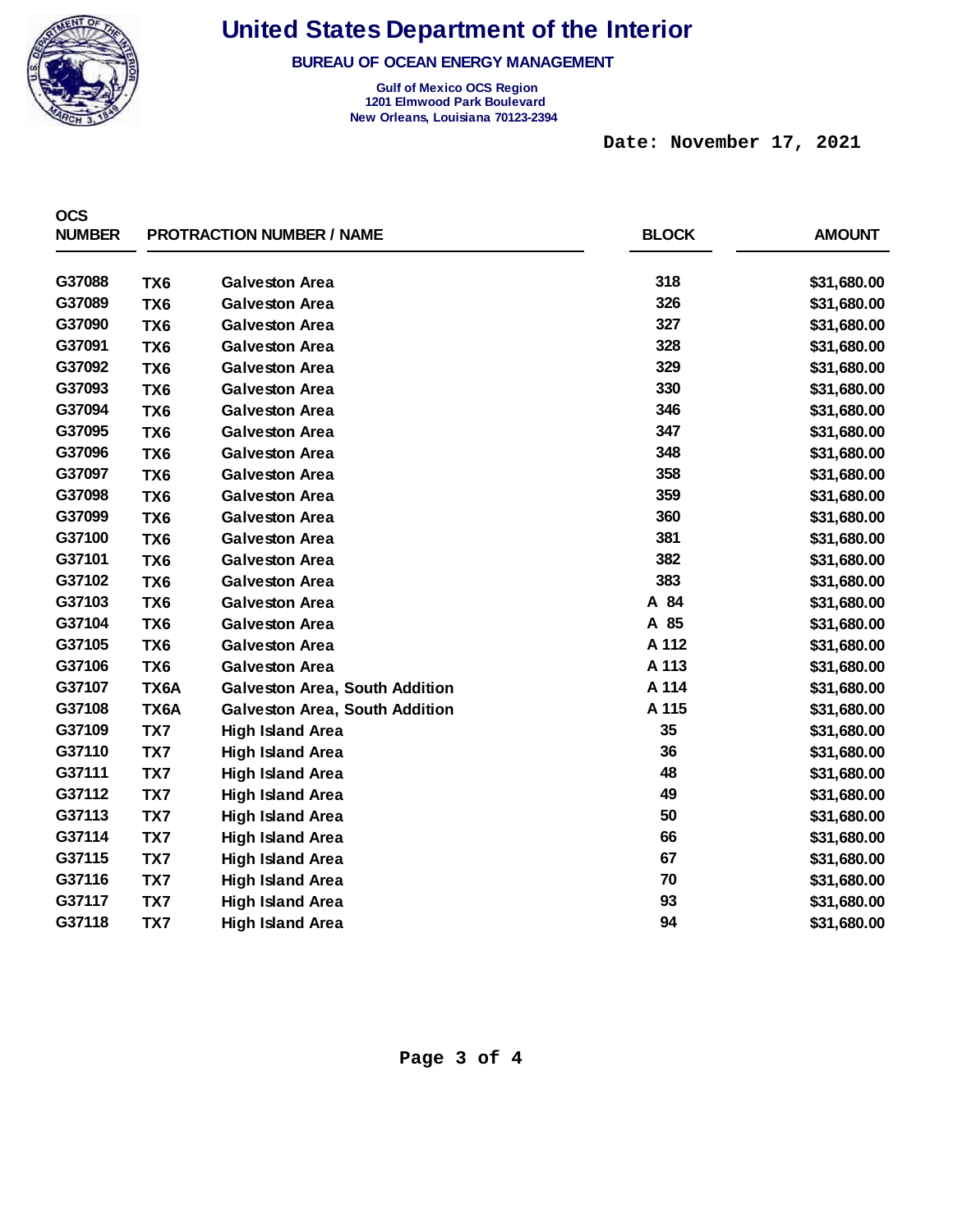

**BUREAU OF OCEAN ENERGY MANAGEMENT** 

**Gulf of Mexico OCS Region 1201 Elmwood Park Boulevard New Orleans, Louisiana 70123-2394** 

 **Date: November 17, 2021** 

| <b>OCS</b><br><b>NUMBER</b> |     | <b>PROTRACTION NUMBER / NAME</b> | <b>BLOCK</b> |                |  |
|-----------------------------|-----|----------------------------------|--------------|----------------|--|
| G37119                      | TX7 | <b>High Island Area</b>          | 95           | \$31,680.00    |  |
| High Bids: 94               |     |                                  | Total:       | \$2,977,920.00 |  |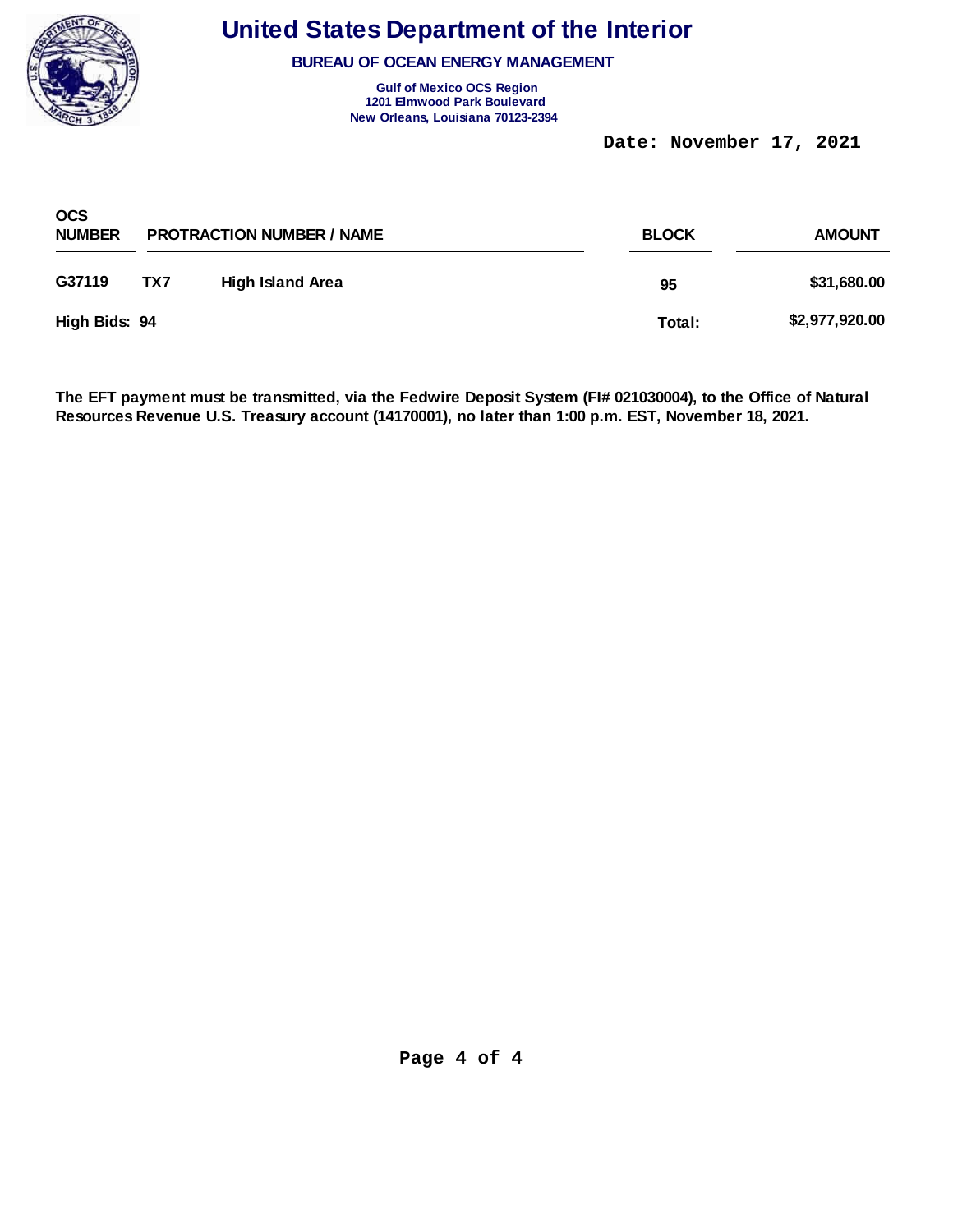

**BUREAU OF OCEAN ENERGY MANAGEMENT** 

**Gulf of Mexico OCS Region 1201 Elmwood Park Boulevard New Orleans, Louisiana 70123-2394** 

 **Date: November 17, 2021** 

**The bids that Shell Offshore Inc., Company Number 00689, submitted on the following blocks, in connection with Federal Lease Sale 257, have been deemed the high bids for such blocks. The sum of the corresponding one fifth cash bonus for such blocks, as denoted below, is the amount required for Electronic Funds Transfer (EFT) payment.** 

| <b>OCS</b><br><b>NUMBER</b> |                | <b>PROTRACTION NUMBER / NAME</b> | <b>BLOCK</b> | <b>AMOUNT</b> |
|-----------------------------|----------------|----------------------------------|--------------|---------------|
| G37234                      | NH16-11        | De Soto Canyon                   | 226          | \$115,722.40  |
| G37235                      | NH16-11        | De Soto Canyon                   | 269          | \$115,722.40  |
| G37236                      | NH16-11        | De Soto Canyon                   | 270          | \$115,722.40  |
| G37243                      | NH16-11        | De Soto Canyon                   | 397          | \$150,522.40  |
| G37253                      | <b>NG15-02</b> | <b>Garden Banks</b>              | 511          | \$130,522.40  |
| G37254                      | <b>NG15-02</b> | <b>Garden Banks</b>              | 512          | \$130,522.40  |
| G37255                      | <b>NG15-02</b> | <b>Garden Banks</b>              | 654          | \$130,522.40  |
| G37257                      | <b>NG15-02</b> | <b>Garden Banks</b>              | 698          | \$130,522.40  |
| G37265                      | <b>NG15-03</b> | <b>Green Canyon</b>              | 147          | \$130,522.40  |
| G37268                      | <b>NG15-03</b> | <b>Green Canyon</b>              | 191          | \$560,522.40  |
| G37270                      | <b>NG15-03</b> | <b>Green Canyon</b>              | 235          | \$130,522.40  |
| G37306                      | <b>NG16-01</b> | <b>Atwater Valley</b>            | 54           | \$810,522.40  |
| G37313                      | <b>NG15-06</b> | <b>Walker Ridge</b>              | 4            | \$115,722.40  |
| G37314                      | <b>NG15-06</b> | <b>Walker Ridge</b>              | 5            | \$115,722.40  |
| G37316                      | <b>NG15-06</b> | <b>Walker Ridge</b>              | 48           | \$115,722.40  |
| G37320                      | <b>NG15-06</b> | <b>Walker Ridge</b>              | 90           | \$115,722.40  |
| G37321                      | <b>NG15-06</b> | <b>Walker Ridge</b>              | 91           | \$115,722.40  |
| G37322                      | <b>NG15-06</b> | <b>Walker Ridge</b>              | 92           | \$115,722.40  |
| G37325                      | <b>NG15-06</b> | <b>Walker Ridge</b>              | 134          | \$115,722.40  |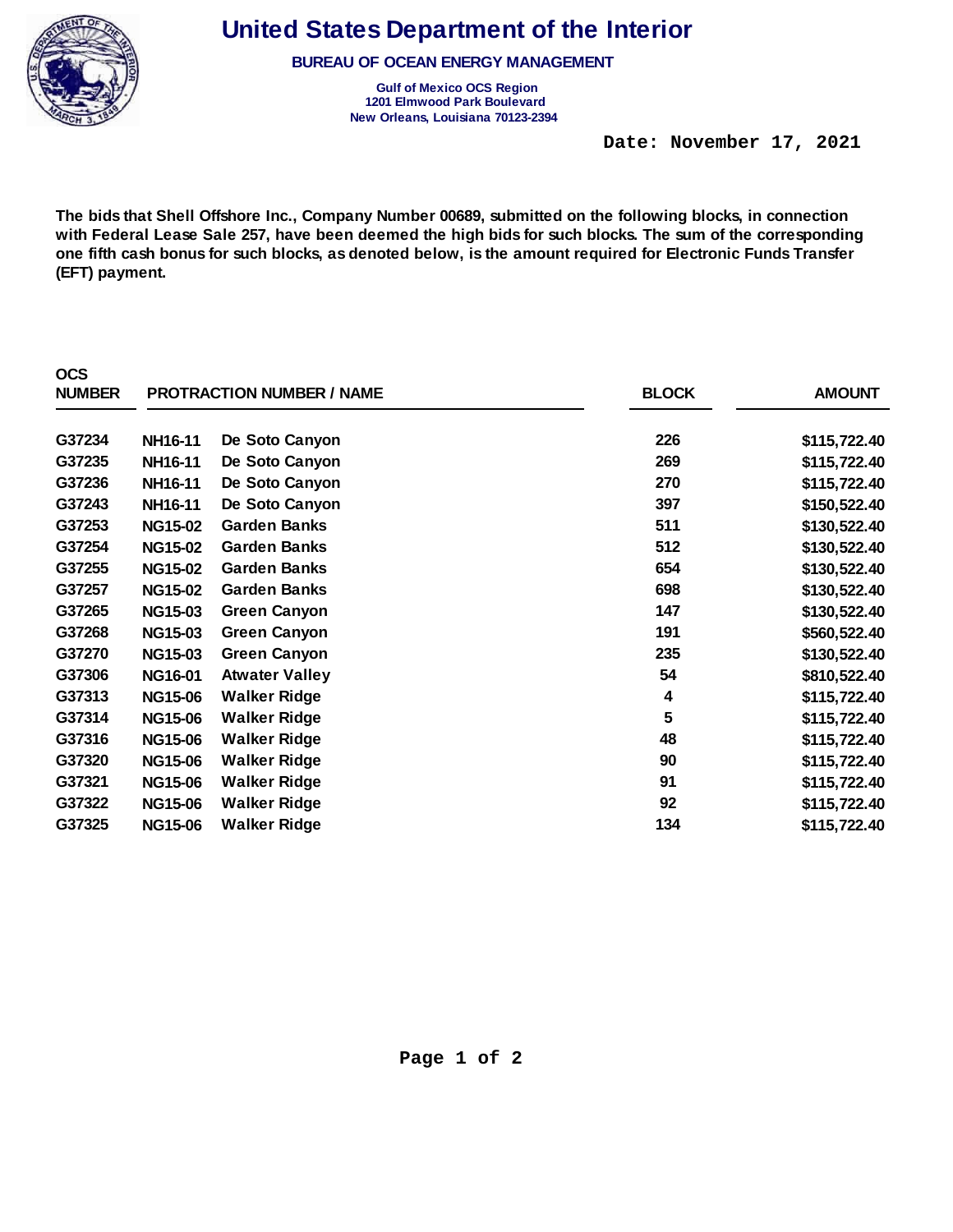

**BUREAU OF OCEAN ENERGY MANAGEMENT** 

**Gulf of Mexico OCS Region 1201 Elmwood Park Boulevard New Orleans, Louisiana 70123-2394** 

 **Date: November 17, 2021** 

| <b>OCS</b><br><b>NUMBER</b> |                | <b>PROTRACTION NUMBER / NAME</b> | <b>BLOCK</b> | <b>AMOUNT</b>  |
|-----------------------------|----------------|----------------------------------|--------------|----------------|
| G37326                      | <b>NG15-06</b> | Walker Ridge                     | 135          | \$115,722.40   |
| High Bids: 20               |                |                                  | Total:       | \$3,577,648.00 |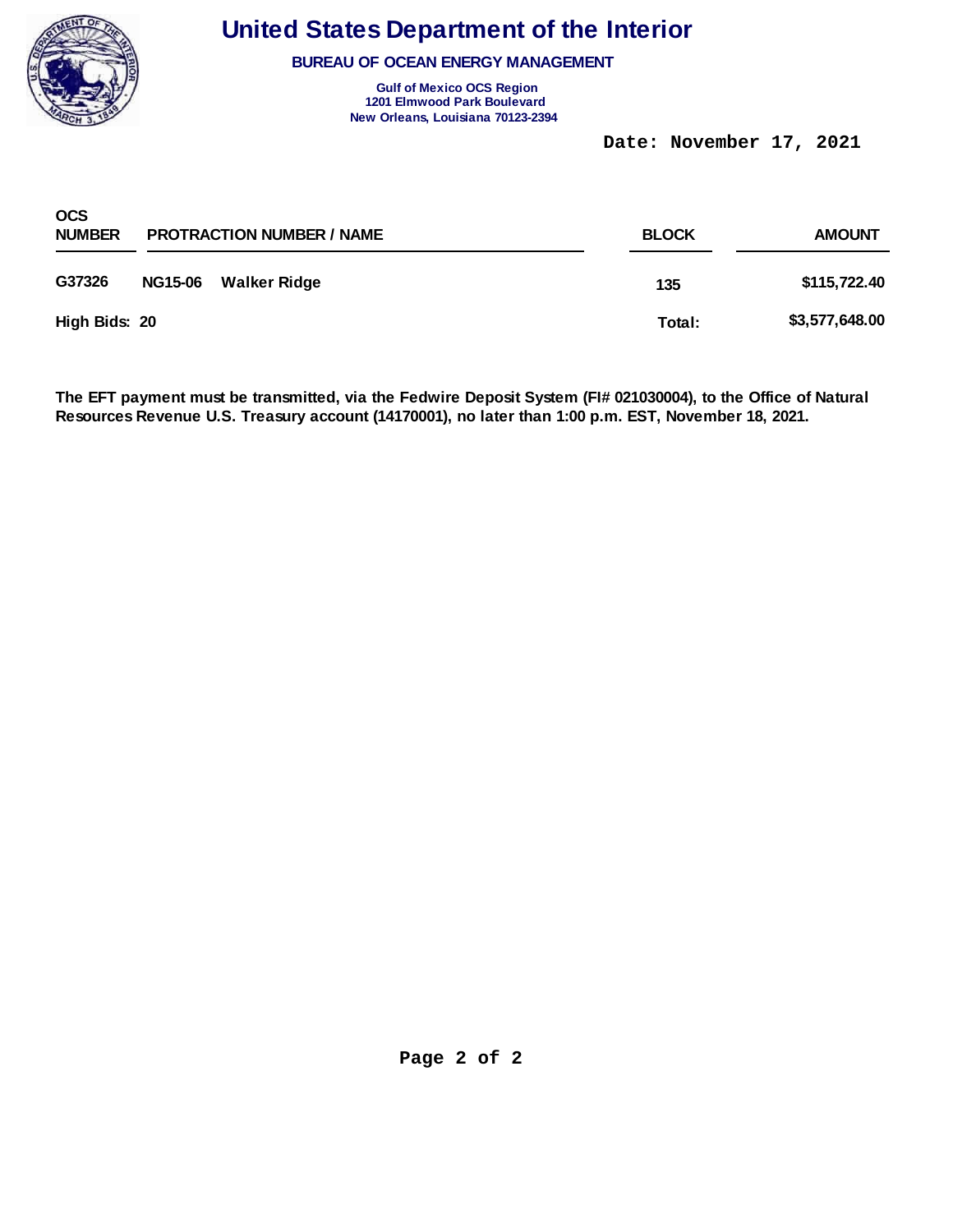

**BUREAU OF OCEAN ENERGY MANAGEMENT** 

**Gulf of Mexico OCS Region 1201 Elmwood Park Boulevard New Orleans, Louisiana 70123-2394** 

 **Date: November 17, 2021** 

**The bids that Walter Oil & Gas Corporation, Company Number 00730, submitted on the following blocks, in connection with Federal Lease Sale 257, have been deemed the high bids for such blocks. The sum of the corresponding one fifth cash bonus for such blocks, as denoted below, is the amount required for Electronic Funds Transfer (EFT) payment.** 

| <b>OCS</b><br><b>NUMBER</b> |                       | <b>PROTRACTION NUMBER / NAME</b>                 | <b>BLOCK</b><br><b>AMOUNT</b> |                             |  |
|-----------------------------|-----------------------|--------------------------------------------------|-------------------------------|-----------------------------|--|
| G37185<br>G37196            | LA6<br><b>NH15-12</b> | <b>South Timbalier Area</b><br><b>Ewing Bank</b> | 133                           | \$25,825.80<br>\$116,027.40 |  |
| High Bids: 2                |                       |                                                  | 920<br>Total:                 | \$141,853.20                |  |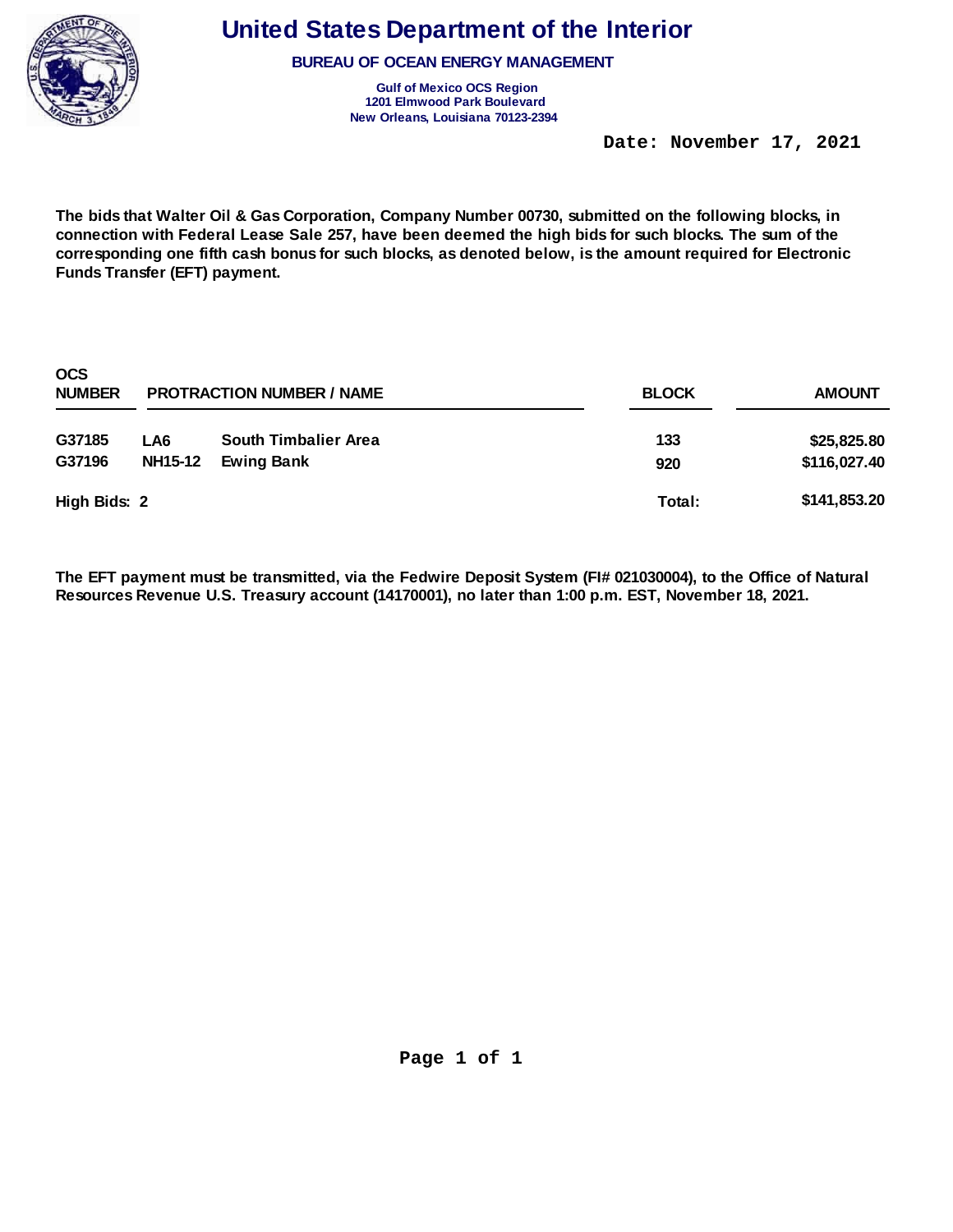

**BUREAU OF OCEAN ENERGY MANAGEMENT** 

**Gulf of Mexico OCS Region 1201 Elmwood Park Boulevard New Orleans, Louisiana 70123-2394** 

 **Date: November 17, 2021** 

**The bids that W & T Offshore, Inc., Company Number 01284, submitted on the following blocks, in connection with Federal Lease Sale 257, have been deemed the high bids for such blocks. The sum of the corresponding one fifth cash bonus for such blocks, as denoted below, is the amount required for Electronic Funds Transfer (EFT) payment.** 

| <b>OCS</b><br><b>NUMBER</b> | <b>PROTRACTION NUMBER / NAME</b> | <b>AMOUNT</b>                          |        |             |
|-----------------------------|----------------------------------|----------------------------------------|--------|-------------|
| G37177                      | LA4A                             | Eugene Island Area, South Addition     | 385    | \$26,000.00 |
| G37183                      | LA5A                             | <b>Ship Shoal Area, South Addition</b> | 360    | \$33,000.00 |
| High Bids: 2                |                                  |                                        | Total: | \$59,000.00 |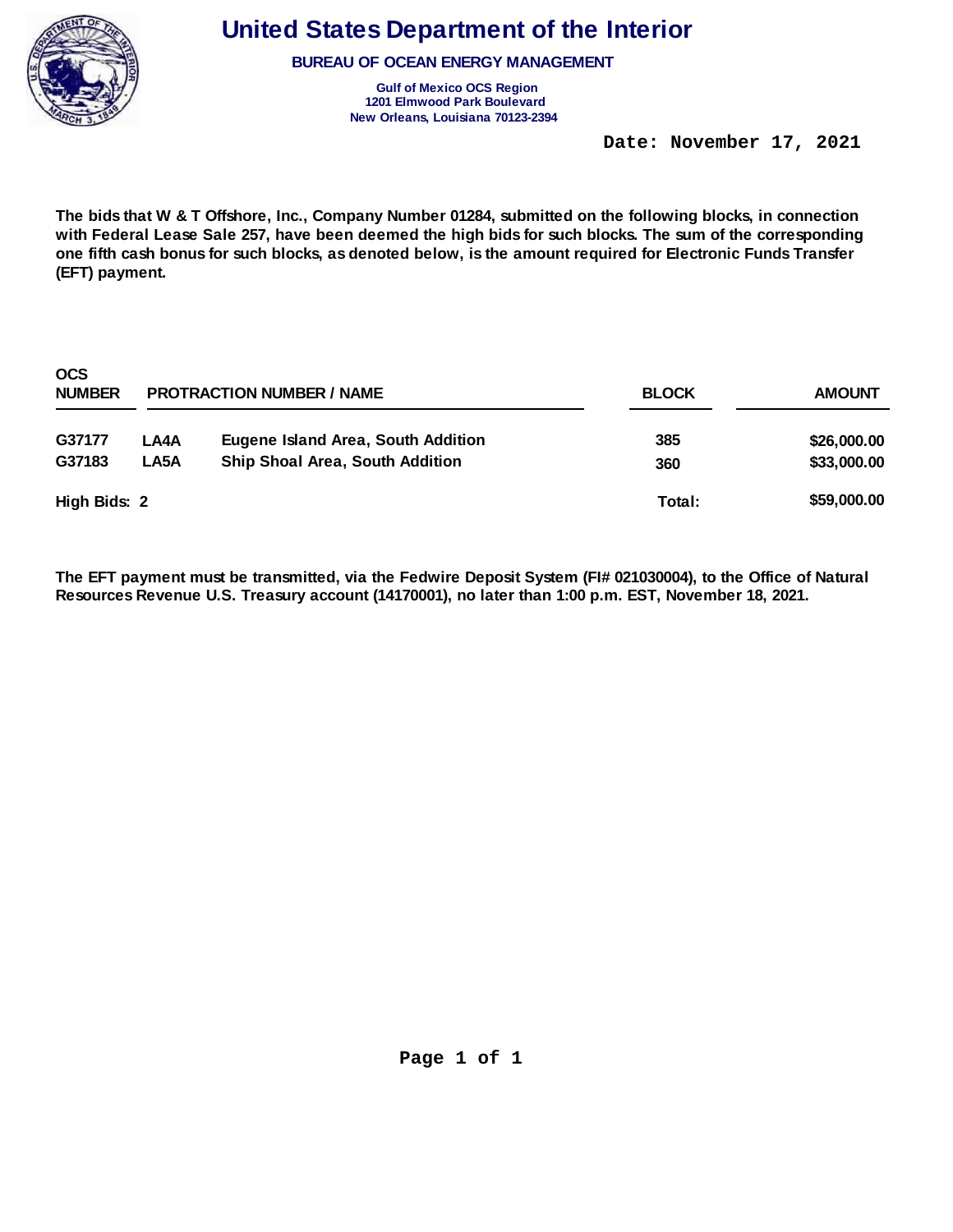

**BUREAU OF OCEAN ENERGY MANAGEMENT** 

**Gulf of Mexico OCS Region 1201 Elmwood Park Boulevard New Orleans, Louisiana 70123-2394** 

 **Date: November 17, 2021** 

**The bids that Houston Energy, L.P., Company Number 01999, submitted on the following blocks, in connection with Federal Lease Sale 257, have been deemed the high bids for such blocks. The sum of the corresponding one fifth cash bonus for such blocks, as denoted below, is the amount required for Electronic Funds Transfer (EFT) payment.** 

| <b>OCS</b><br><b>NUMBER</b> |                | <b>PROTRACTION NUMBER / NAME</b> | <b>BLOCK</b> | <b>AMOUNT</b> |  |
|-----------------------------|----------------|----------------------------------|--------------|---------------|--|
| G37223                      | <b>NH16-10</b> | Mississippi Canyon               | 796          | \$175,931.60  |  |
| G37227                      | <b>NH16-10</b> | Mississippi Canyon               | 895          | \$151,744.80  |  |
| High Bids: 2                |                |                                  | Total:       | \$327,676.40  |  |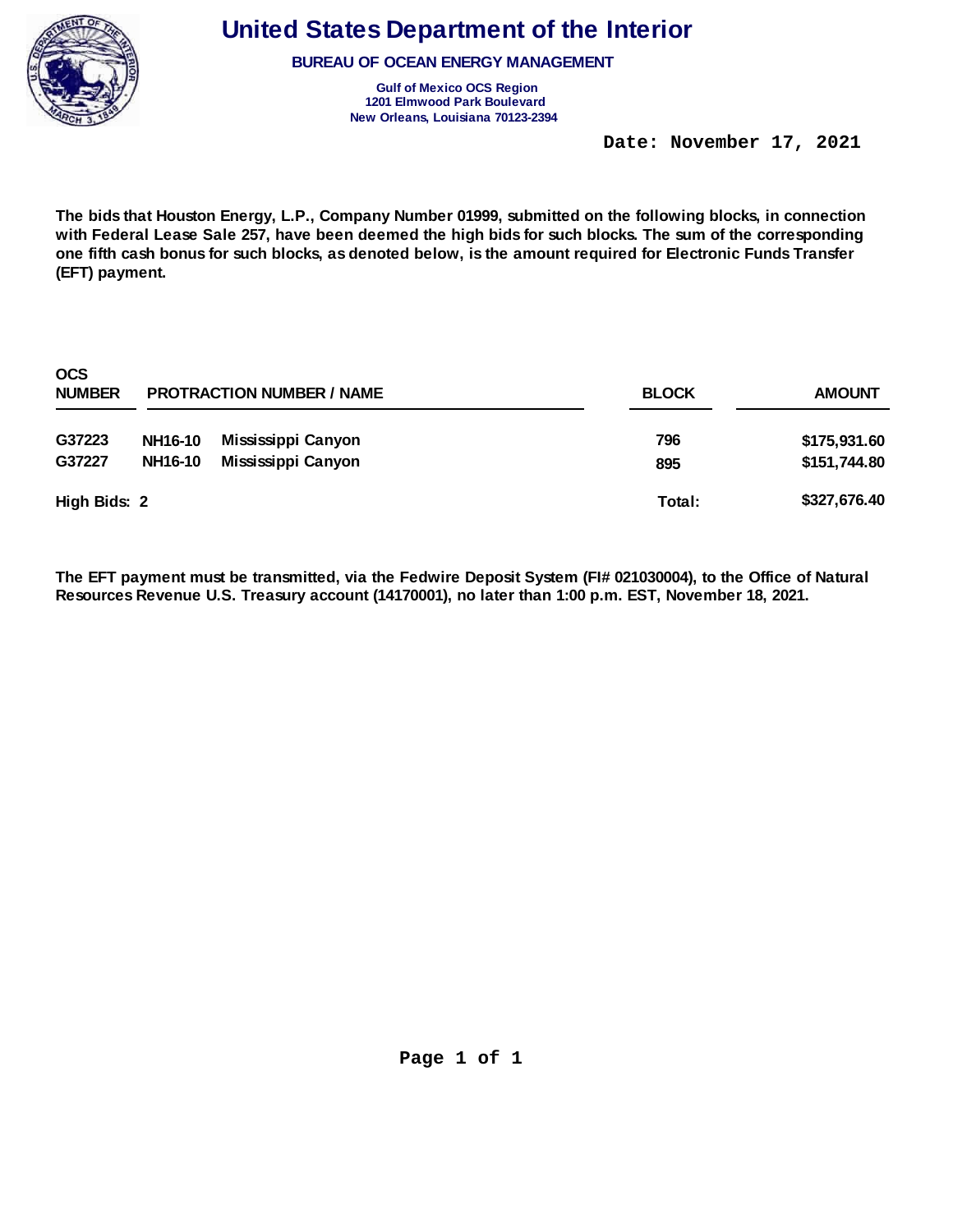

**BUREAU OF OCEAN ENERGY MANAGEMENT** 

**Gulf of Mexico OCS Region 1201 Elmwood Park Boulevard New Orleans, Louisiana 70123-2394** 

 **Date: November 17, 2021** 

**The bids that LLOG Exploration Offshore, L.L.C., Company Number 02058, submitted on the following blocks, in connection with Federal Lease Sale 257, have been deemed the high bids for such blocks. The sum of the corresponding one fifth cash bonus for such blocks, as denoted below, is the amount required for Electronic Funds Transfer (EFT) payment.** 

| <b>OCS</b><br><b>NUMBER</b> |                | <b>PROTRACTION NUMBER / NAME</b> | <b>BLOCK</b> | <b>AMOUNT</b>  |
|-----------------------------|----------------|----------------------------------|--------------|----------------|
| G37224                      | <b>NH16-10</b> | Mississippi Canyon               | 815          | \$124,698.00   |
| G37225                      | <b>NH16-10</b> | Mississippi Canyon               | 859          | \$124,698.00   |
| G37312                      | <b>NG15-05</b> | <b>Keathley Canyon</b>           | 692          | \$146,398.20   |
| G37332                      | <b>NG15-08</b> | <b>Sigsbee Escarpment</b>        | 39           | \$619,997.00   |
| G37333                      | <b>NG15-08</b> | <b>Sigsbee Escarpment</b>        | 40           | \$519,197.00   |
| High Bids: 5                |                |                                  | Total:       | \$1,534,988.20 |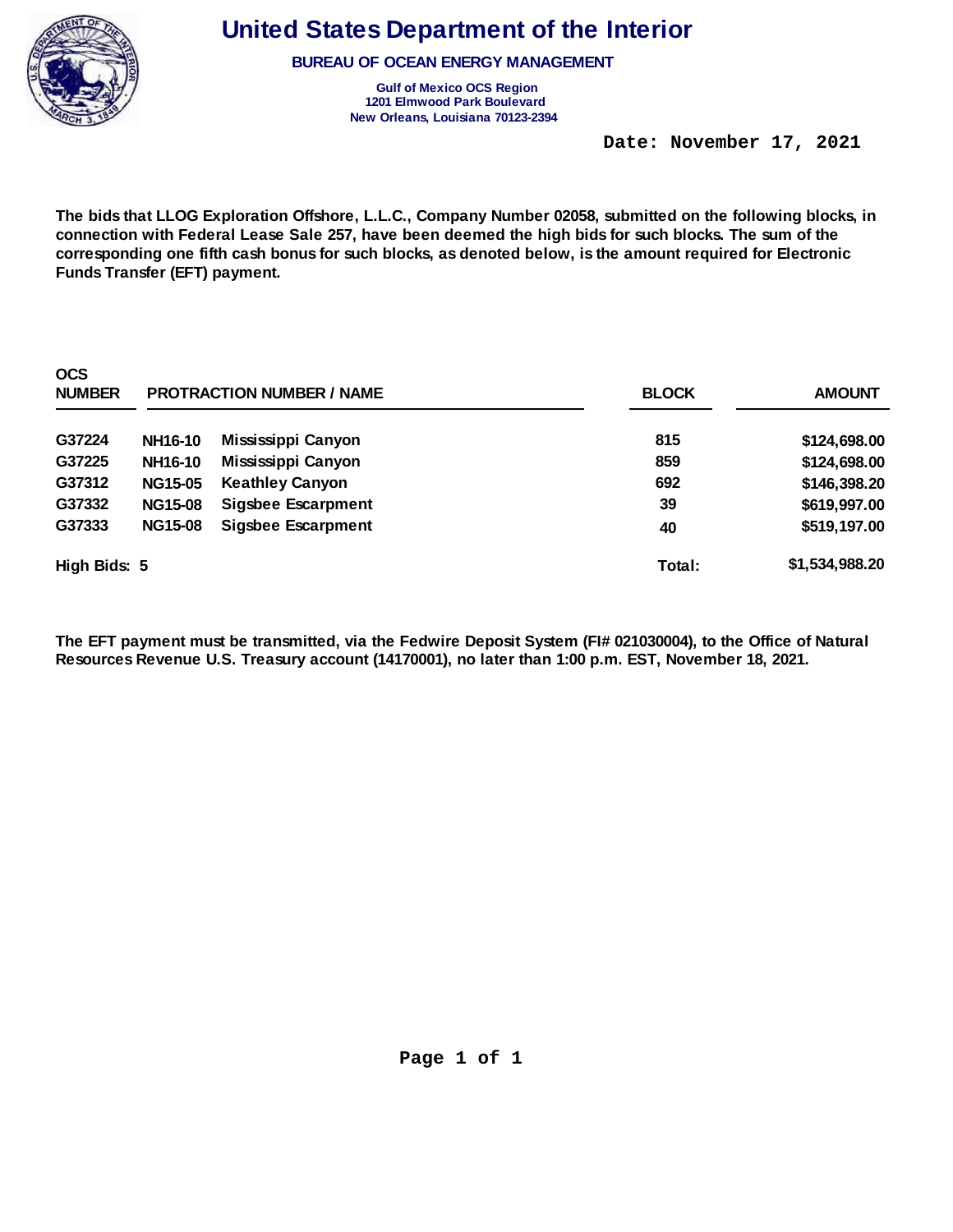

**BUREAU OF OCEAN ENERGY MANAGEMENT** 

**Gulf of Mexico OCS Region 1201 Elmwood Park Boulevard New Orleans, Louisiana 70123-2394** 

 **Date: November 17, 2021** 

**The bids that Anadarko US Offshore LLC, Company Number 02219, submitted on the following blocks, in connection with Federal Lease Sale 257, have been deemed the high bids for such blocks. The sum of the corresponding one fifth cash bonus for such blocks, as denoted below, is the amount required for Electronic Funds Transfer (EFT) payment.** 

| <b>OCS</b><br><b>NUMBER</b> |                | <b>PROTRACTION NUMBER / NAME</b> | <b>BLOCK</b> | <b>AMOUNT</b>  |
|-----------------------------|----------------|----------------------------------|--------------|----------------|
| G37124                      | <b>NG15-01</b> | <b>East Breaks</b>               | 639          | \$120,250.40   |
| G37125                      | <b>NG15-01</b> | <b>East Breaks</b>               | 640          | \$120,250.40   |
| G37126                      | <b>NG15-01</b> | <b>East Breaks</b>               | 684          | \$120,250.40   |
| G37127                      | <b>NG15-01</b> | <b>East Breaks</b>               | 685          | \$120,250.40   |
| G37128                      | <b>NG15-01</b> | <b>East Breaks</b>               | 686          | \$120,250.40   |
| G37129                      | <b>NG15-01</b> | <b>East Breaks</b>               | 730          | \$120,250.40   |
| G37130                      | <b>NG15-02</b> | <b>Garden Banks</b>              | 492          | \$120,250.40   |
| G37131                      | <b>NG15-02</b> | <b>Garden Banks</b>              | 536          | \$120,250.40   |
| G37132                      | <b>NG15-02</b> | <b>Garden Banks</b>              | 537          | \$120,250.40   |
| G37133                      | <b>NG15-02</b> | <b>Garden Banks</b>              | 581          | \$120,250.40   |
| G37134                      | <b>NG15-02</b> | <b>Garden Banks</b>              | 582          | \$120,250.40   |
| G37137                      | <b>NG15-02</b> | <b>Garden Banks</b>              | 711          | \$120,250.40   |
| G37138                      | <b>NG15-02</b> | <b>Garden Banks</b>              | 712          | \$120,250.40   |
| G37139                      | <b>NG15-02</b> | <b>Garden Banks</b>              | 713          | \$120,250.40   |
| G37140                      | <b>NG15-04</b> | <b>Alaminos Canyon</b>           | 214          | \$120,250.40   |
| G37141                      | <b>NG15-04</b> | <b>Alaminos Canyon</b>           | 215          | \$120,250.40   |
| G37142                      | <b>NG15-04</b> | <b>Alaminos Canyon</b>           | 216          | \$240,250.40   |
| G37143                      | <b>NG15-04</b> | <b>Alaminos Canyon</b>           | 258          | \$700,250.40   |
| G37144                      | <b>NG15-04</b> | <b>Alaminos Canyon</b>           | 259          | \$2,000,250.40 |
| G37145                      | <b>NG15-04</b> | <b>Alaminos Canyon</b>           | 260          | \$120,250.40   |
| G37203                      | NH16-10        | Mississippi Canyon               | 125          | \$120,250.40   |
| G37211                      | NH16-10        | Mississippi Canyon               | 512          | \$160,250.40   |
| G37233                      | NH16-11        | De Soto Canyon                   | 89           | \$52,250.40    |
| G37280                      | <b>NG15-03</b> | <b>Green Canyon</b>              | 463          | \$120,250.40   |
| G37285                      | <b>NG15-03</b> | <b>Green Canyon</b>              | 507          | \$500,250.40   |
| G37288                      | <b>NG15-03</b> | <b>Green Canyon</b>              | 550          | \$300,250.40   |
| G37289                      | <b>NG15-03</b> | <b>Green Canyon</b>              | 551          | \$1,200,250.40 |
| G37296                      | <b>NG15-03</b> | <b>Green Canyon</b>              | 904          | \$120,250.40   |
| G37317                      | <b>NG15-06</b> | <b>Walker Ridge</b>              | 65           | \$120,250.40   |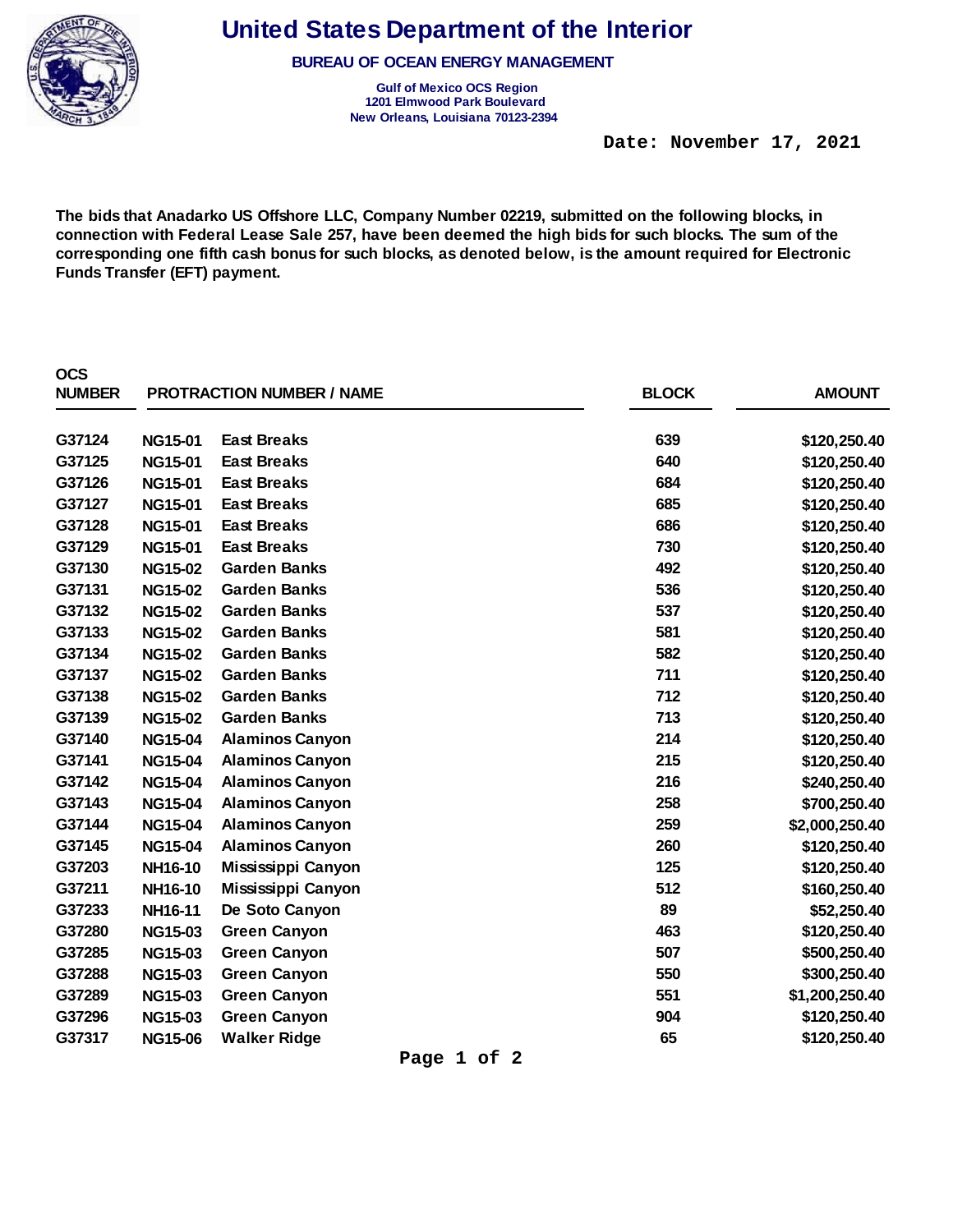

**BUREAU OF OCEAN ENERGY MANAGEMENT** 

**Gulf of Mexico OCS Region 1201 Elmwood Park Boulevard New Orleans, Louisiana 70123-2394** 

 **Date: November 17, 2021** 

| <b>OCS</b><br><b>NUMBER</b> |                | <b>PROTRACTION NUMBER / NAME</b> | <b>BLOCK</b> | <b>AMOUNT</b>  |
|-----------------------------|----------------|----------------------------------|--------------|----------------|
| G37318                      | <b>NG15-06</b> | Walker Ridge                     | 66           | \$120,250.40   |
| High Bids: 30               |                |                                  | Total:       | \$7,799,512.00 |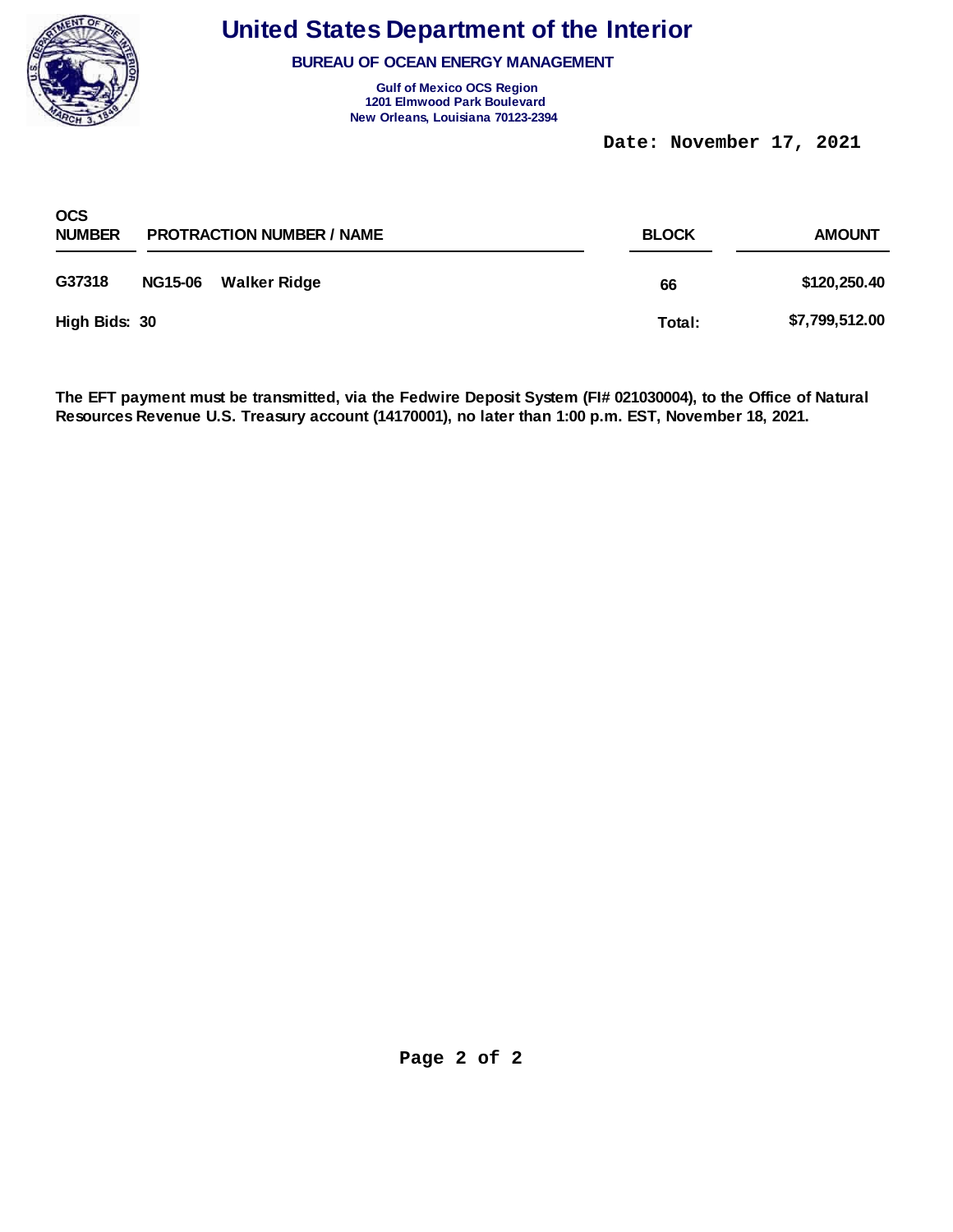

**BUREAU OF OCEAN ENERGY MANAGEMENT** 

**Gulf of Mexico OCS Region 1201 Elmwood Park Boulevard New Orleans, Louisiana 70123-2394** 

 **Date: November 17, 2021** 

**The bids that BHP Billiton Petroleum (Deepwater) Inc., Company Number 02277, submitted on the following blocks, in connection with Federal Lease Sale 257, have been deemed the high bids for such blocks. The sum of the corresponding one fifth cash bonus for such blocks, as denoted below, is the amount required for Electronic Funds Transfer (EFT) payment.** 

| <b>OCS</b><br><b>NUMBER</b> |                | <b>PROTRACTION NUMBER / NAME</b> | <b>BLOCK</b> | <b>AMOUNT</b>  |
|-----------------------------|----------------|----------------------------------|--------------|----------------|
| G37120                      | <b>NG15-01</b> | <b>East Breaks</b>               | 566          | \$115,322.40   |
| G37121                      | <b>NG15-01</b> | <b>East Breaks</b>               | 567          | \$115,322.40   |
| G37122                      | <b>NG15-01</b> | <b>East Breaks</b>               | 610          | \$115,322.40   |
| G37123                      | <b>NG15-01</b> | <b>East Breaks</b>               | 611          | \$115,322.40   |
| G37135                      | <b>NG15-02</b> | <b>Garden Banks</b>              | 663          | \$184,122.40   |
| G37136                      | <b>NG15-02</b> | <b>Garden Banks</b>              | 664          | \$164,122.40   |
| G37256                      | <b>NG15-02</b> | <b>Garden Banks</b>              | 678          | \$115,322.40   |
| G37261                      | <b>NG15-03</b> | <b>Green Canyon</b>              | 79           | \$714,122.40   |
| High Bids: 8                |                |                                  | Total:       | \$1,638,979.20 |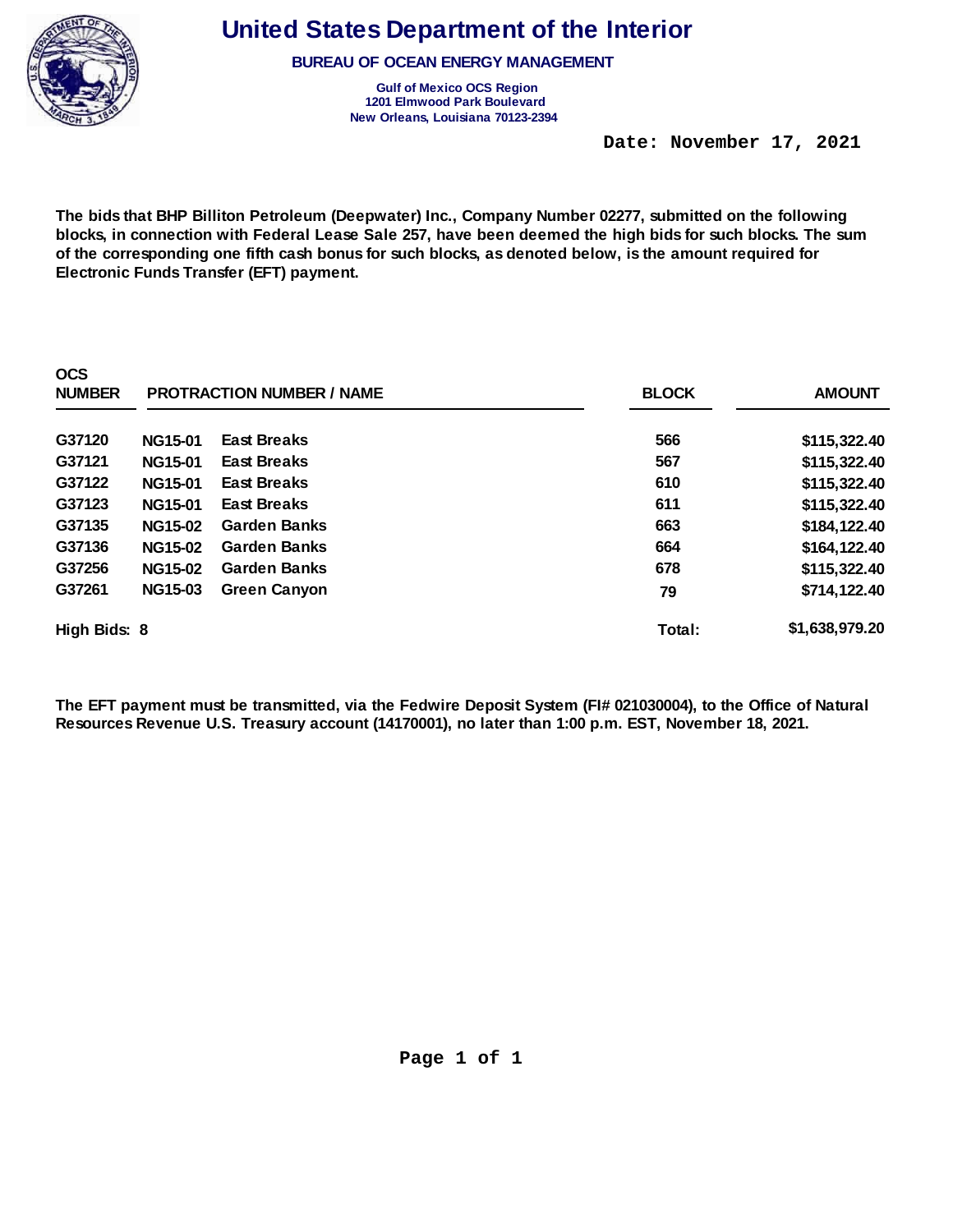

**OCS** 

**United States Department of the Interior** 

**BUREAU OF OCEAN ENERGY MANAGEMENT** 

**Gulf of Mexico OCS Region 1201 Elmwood Park Boulevard New Orleans, Louisiana 70123-2394** 

 **Date: November 17, 2021** 

**The bids that Arena Energy, LLC, Company Number 02417, submitted on the following blocks, in connection with Federal Lease Sale 257, have been deemed the high bids for such blocks. The sum of the corresponding one fifth cash bonus for such blocks, as denoted below, is the amount required for Electronic Funds Transfer (EFT) payment.** 

| vvv<br><b>NUMBER</b> |      | <b>PROTRACTION NUMBER / NAME</b>          | <b>BLOCK</b> | <b>AMOUNT</b> |
|----------------------|------|-------------------------------------------|--------------|---------------|
| G37165               | LA4  | <b>Eugene Island Area</b>                 | 167          | \$28,424.60   |
| G37166               | LA4  | <b>Eugene Island Area</b>                 | 189          | \$28,424.60   |
| G37169               | LA4A | <b>Eugene Island Area, South Addition</b> | 315          | \$182,024.60  |
| G37170               | LA4A | Eugene Island Area, South Addition        | 329          | \$240,824.60  |
| G37171               | LA4A | Eugene Island Area, South Addition        | 337          | \$68,424.60   |
| G37173               | LA4A | Eugene Island Area, South Addition        | 349          | \$28,424.60   |
| G37174               | LA4A | Eugene Island Area, South Addition        | 352          | \$28,424.60   |
| G37175               | LA4A | <b>Eugene Island Area, South Addition</b> | 353          | \$28,424.60   |
| G37176               | LA4A | <b>Eugene Island Area, South Addition</b> | 354          | \$68,424.60   |
| G37186               | LA6B | South Pelto Area                          | 10           | \$28,424.60   |
| G37189               | LA8A | <b>West Delta Area, South Addition</b>    | 120          | \$28,424.60   |
| High Bids: 11        |      |                                           | Total:       | \$758,670.60  |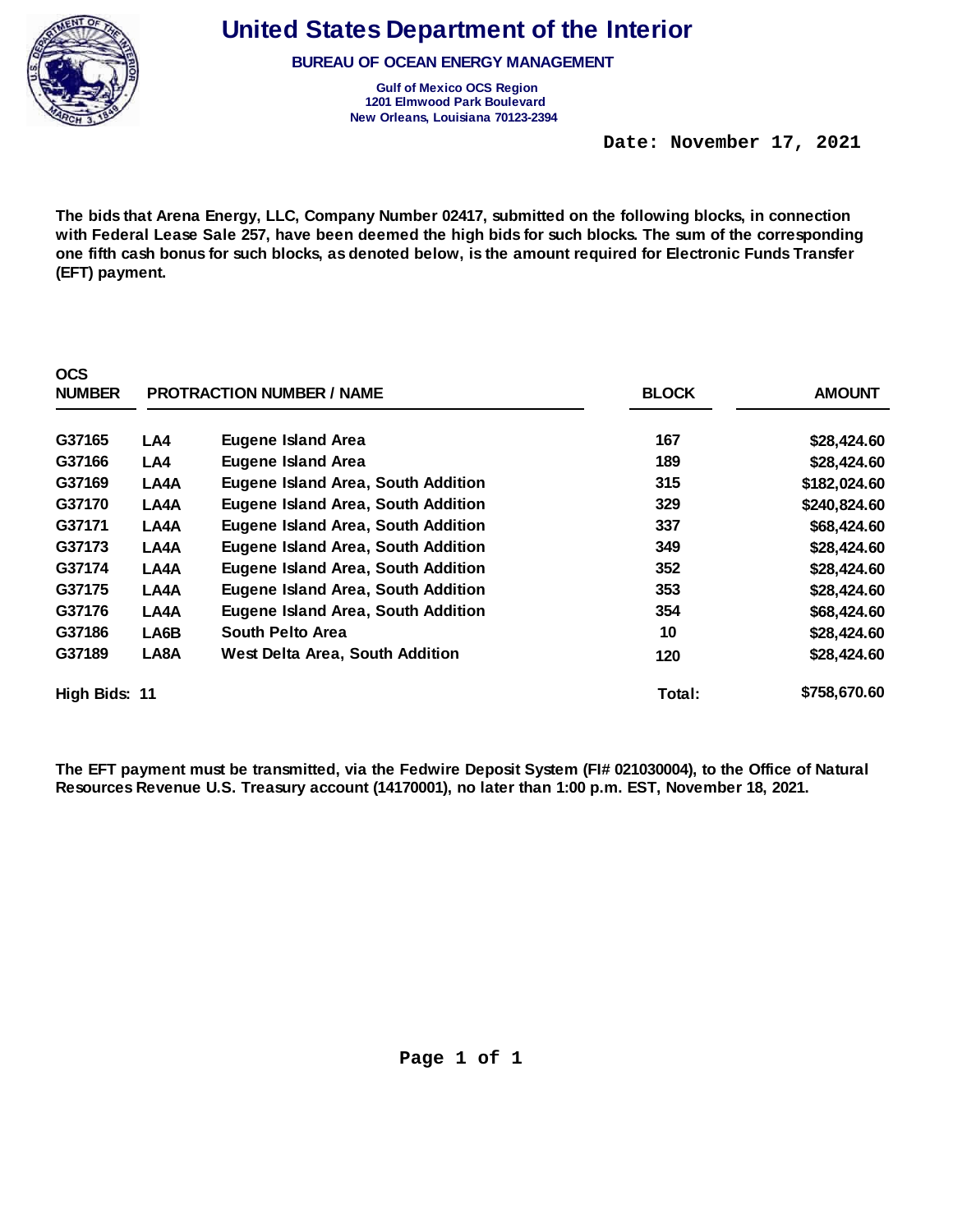

**BUREAU OF OCEAN ENERGY MANAGEMENT** 

**Gulf of Mexico OCS Region 1201 Elmwood Park Boulevard New Orleans, Louisiana 70123-2394** 

 **Date: November 17, 2021** 

**The bids that BP Exploration & Production Inc., Company Number 02481, submitted on the following blocks, in connection with Federal Lease Sale 257, have been deemed the high bids for such blocks. The sum of the corresponding one fifth cash bonus for such blocks, as denoted below, is the amount required for Electronic Funds Transfer (EFT) payment.** 

| <b>OCS</b><br><b>NUMBER</b> |                | <b>PROTRACTION NUMBER / NAME</b> | <b>BLOCK</b> | <b>AMOUNT</b> |
|-----------------------------|----------------|----------------------------------|--------------|---------------|
| G37205                      | NH16-10        | Mississippi Canyon               | 210          | \$142,241.60  |
| G37206                      | NH16-10        | Mississippi Canyon               | 295          | \$142,241.60  |
| G37213                      | NH16-10        | Mississippi Canyon               | 610          | \$182,841.60  |
| G37216                      | NH16-10        | Mississippi Canyon               | 645          | \$122,241.60  |
| G37217                      | NH16-10        | Mississippi Canyon               | 646          | \$121,449.20  |
| G37218                      | NH16-10        | Mississippi Canyon               | 685          | \$121,449.20  |
| G37219                      | NH16-10        | Mississippi Canyon               | 687          | \$121,449.20  |
| G37221                      | NH16-10        | Mississippi Canyon               | 730          | \$121,449.20  |
| G37226                      | NH16-10        | Mississippi Canyon               | 885          | \$121,449.20  |
| G37228                      | <b>NH16-10</b> | Mississippi Canyon               | 907          | \$121,449.20  |
| G37229                      | NH16-10        | Mississippi Canyon               | 950          | \$121,449.20  |
| G37230                      | NH16-10        | Mississippi Canyon               | 953          | \$121,449.20  |
| G37231                      | NH16-10        | Mississippi Canyon               | 971          | \$140,241.60  |
| G37232                      | NH16-10        | Mississippi Canyon               | 997          | \$121,449.20  |
| G37237                      | NH16-11        | De Soto Canyon                   | 323          | \$116,649.20  |
| G37238                      | NH16-11        | De Soto Canyon                   | 324          | \$116,649.20  |
| G37239                      | NH16-11        | De Soto Canyon                   | 363          | \$116,649.20  |
| G37240                      | NH16-11        | De Soto Canyon                   | 366          | \$116,649.20  |
| G37241                      | NH16-11        | De Soto Canyon                   | 367          | \$116,649.20  |
| G37242                      | NH16-11        | De Soto Canyon                   | 368          | \$116,649.20  |
| G37244                      | NH16-11        | De Soto Canyon                   | 407          | \$116,649.20  |
| G37245                      | NH16-11        | De Soto Canyon                   | 408          | \$116,649.20  |
| G37246                      | NH16-11        | De Soto Canyon                   | 409          | \$116,649.20  |
| G37247                      | NH16-11        | De Soto Canyon                   | 410          | \$116,649.20  |
| G37248                      | NH16-11        | De Soto Canyon                   | 451          | \$116,649.20  |
| G37249                      | NH16-11        | De Soto Canyon                   | 452          | \$116,649.20  |
| G37250                      | NH16-11        | De Soto Canyon                   | 453          | \$116,649.20  |
| G37251                      | NH16-11        | De Soto Canyon                   | 496          | \$116,649.20  |
| G37252                      | NH16-11        | De Soto Canyon                   | 542          | \$116,649.20  |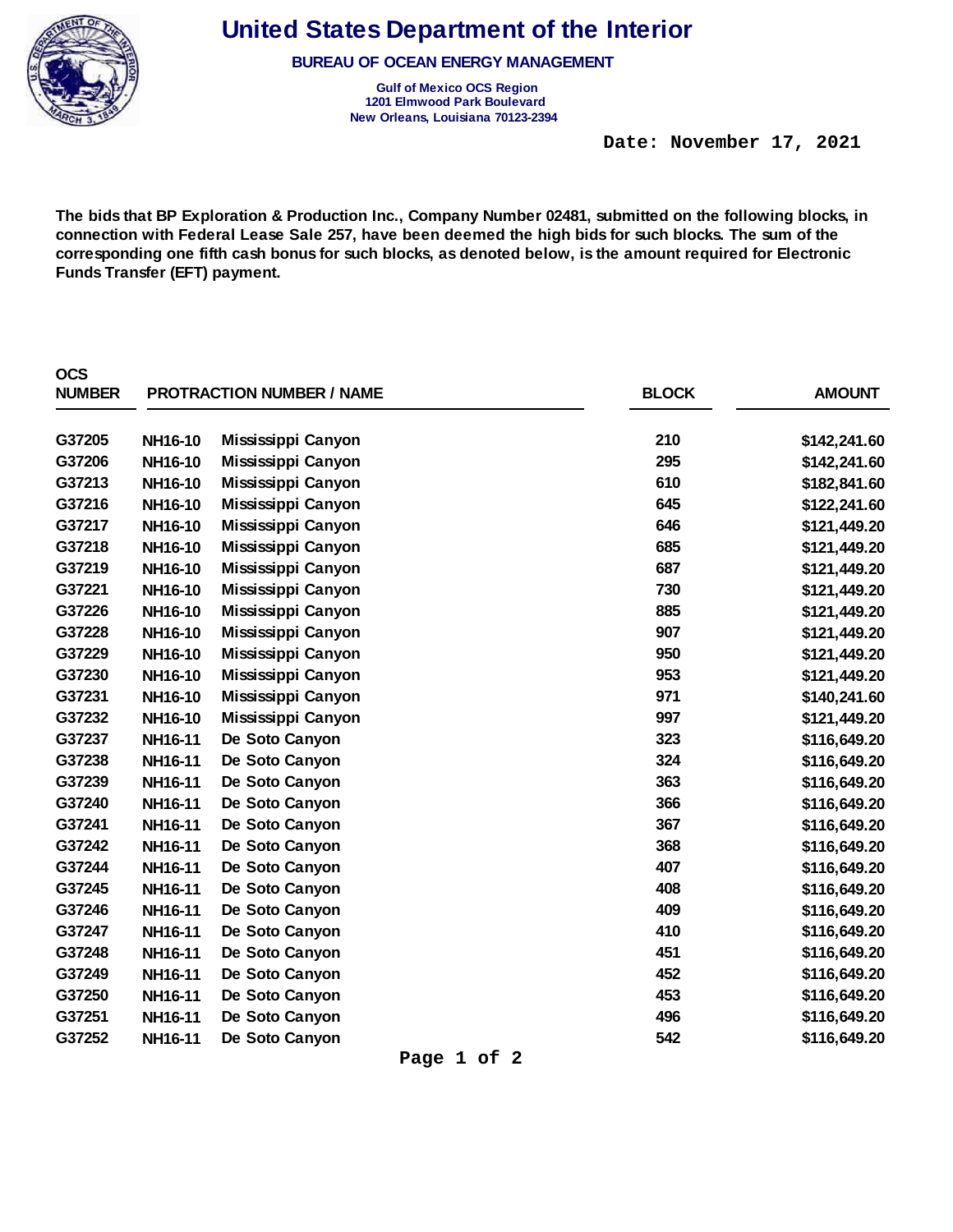

**BUREAU OF OCEAN ENERGY MANAGEMENT** 

**Gulf of Mexico OCS Region 1201 Elmwood Park Boulevard New Orleans, Louisiana 70123-2394** 

 **Date: November 17, 2021** 

| <b>OCS</b><br><b>NUMBER</b> |                | <b>PROTRACTION NUMBER / NAME</b> | <b>BLOCK</b> | <b>AMOUNT</b>  |
|-----------------------------|----------------|----------------------------------|--------------|----------------|
| G37258                      | <b>NG15-03</b> | <b>Green Canyon</b>              | 19           | \$30,249.20    |
| G37259                      | <b>NG15-03</b> | <b>Green Canyon</b>              | 62           | \$121,449.20   |
| G37260                      | <b>NG15-03</b> | <b>Green Canyon</b>              | 63           | \$121,449.20   |
| G37273                      | <b>NG15-03</b> | <b>Green Canyon</b>              | 277          | \$130,142.60   |
| G37274                      | <b>NG15-03</b> | <b>Green Canyon</b>              | 370          | \$182,841.60   |
| G37287                      | <b>NG15-03</b> | <b>Green Canyon</b>              | 538          | \$121,449.20   |
| G37292                      | <b>NG15-03</b> | <b>Green Canyon</b>              | 739          | \$141,449.20   |
| G37294                      | <b>NG15-03</b> | <b>Green Canyon</b>              | 777          | \$360,142.60   |
| G37295                      | <b>NG15-03</b> | <b>Green Canyon</b>              | 783          | \$141,449.20   |
| G37297                      | <b>NG15-03</b> | <b>Green Canyon</b>              | 950          | \$121,449.20   |
| G37298                      | <b>NG15-03</b> | <b>Green Canyon</b>              | 951          | \$121,449.20   |
| G37304                      | NG16-01        | <b>Atwater Valley</b>            | 11           | \$121,449.20   |
| G37305                      | <b>NG16-01</b> | <b>Atwater Valley</b>            | 50           | \$152,241.60   |
| G37308                      | <b>NG16-02</b> | <b>Lloyd Ridge</b>               | 60           | \$116,649.20   |
| G37309                      | <b>NG16-02</b> | <b>Lloyd Ridge</b>               | 241          | \$116,649.20   |
| G37310                      | <b>NG16-02</b> | <b>Lloyd Ridge</b>               | 454          | \$121,449.20   |
| G37311                      | <b>NG16-02</b> | <b>Lloyd Ridge</b>               | 457          | \$121,449.20   |
| High Bids: 46               |                |                                  | Total:       | \$5,915,996.80 |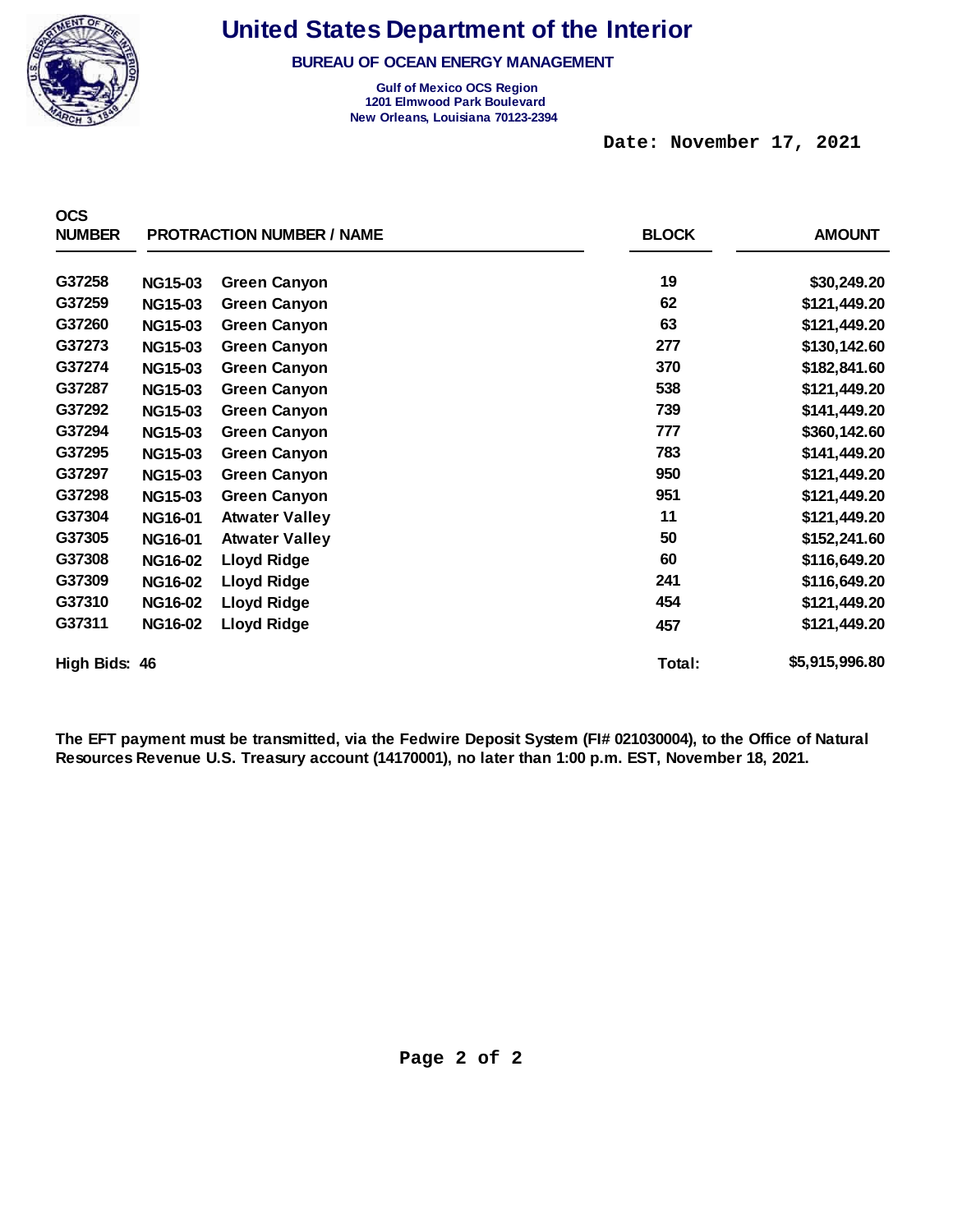

**BUREAU OF OCEAN ENERGY MANAGEMENT** 

**Gulf of Mexico OCS Region 1201 Elmwood Park Boulevard New Orleans, Louisiana 70123-2394** 

 **Date: November 17, 2021** 

**The bids that Murphy Exploration & Production Company - USA, Company Number 02647, submitted on the following blocks, in connection with Federal Lease Sale 257, have been deemed the high bids for such blocks. The sum of the corresponding one fifth cash bonus for such blocks, as denoted below, is the amount required for Electronic Funds Transfer (EFT) payment.** 

| <b>OCS</b><br><b>NUMBER</b> |                | <b>PROTRACTION NUMBER / NAME</b> | <b>BLOCK</b> | <b>AMOUNT</b> |
|-----------------------------|----------------|----------------------------------|--------------|---------------|
| G37204                      | <b>NH16-10</b> | Mississippi Canyon               | 165          | \$116,162.80  |
| G37220                      | <b>NH16-10</b> | Mississippi Canyon               | 722          | \$154,362.80  |
| G37262                      | <b>NG15-03</b> | <b>Green Canyon</b>              | 126          | \$120,362.80  |
| High Bids: 3                |                |                                  | Total:       | \$390,888.40  |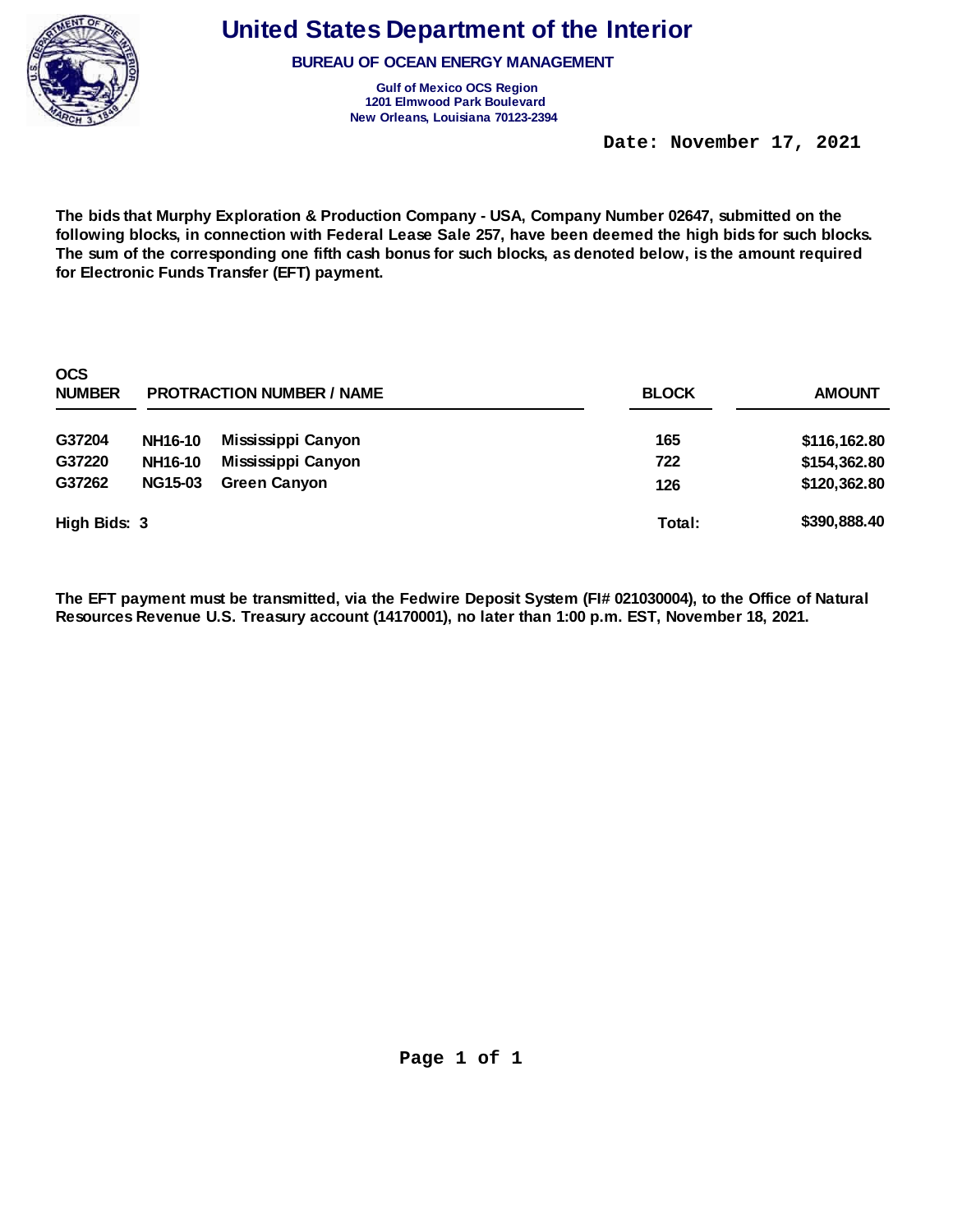

**BUREAU OF OCEAN ENERGY MANAGEMENT** 

**Gulf of Mexico OCS Region 1201 Elmwood Park Boulevard New Orleans, Louisiana 70123-2394** 

 **Date: November 17, 2021** 

**The bid that Equinor Gulf of Mexico LLC, Company Number 02748, submitted on the following block, in connection with Federal Lease Sale 257, has been deemed the high bid for such block. The sum of the corresponding one fifth cash bonus for such block, as denoted below, is the amount required for Electronic Funds Transfer (EFT) payment.** 

| <b>OCS</b><br><b>NUMBER</b> |                | <b>PROTRACTION NUMBER / NAME</b> | <b>BLOCK</b> | <b>AMOUNT</b> |
|-----------------------------|----------------|----------------------------------|--------------|---------------|
| G37327                      | <b>NG15-06</b> | Walker Ridge                     | 314          | \$410,395.80  |
| High Bid: 1                 |                |                                  | Total:       | \$410,395.80  |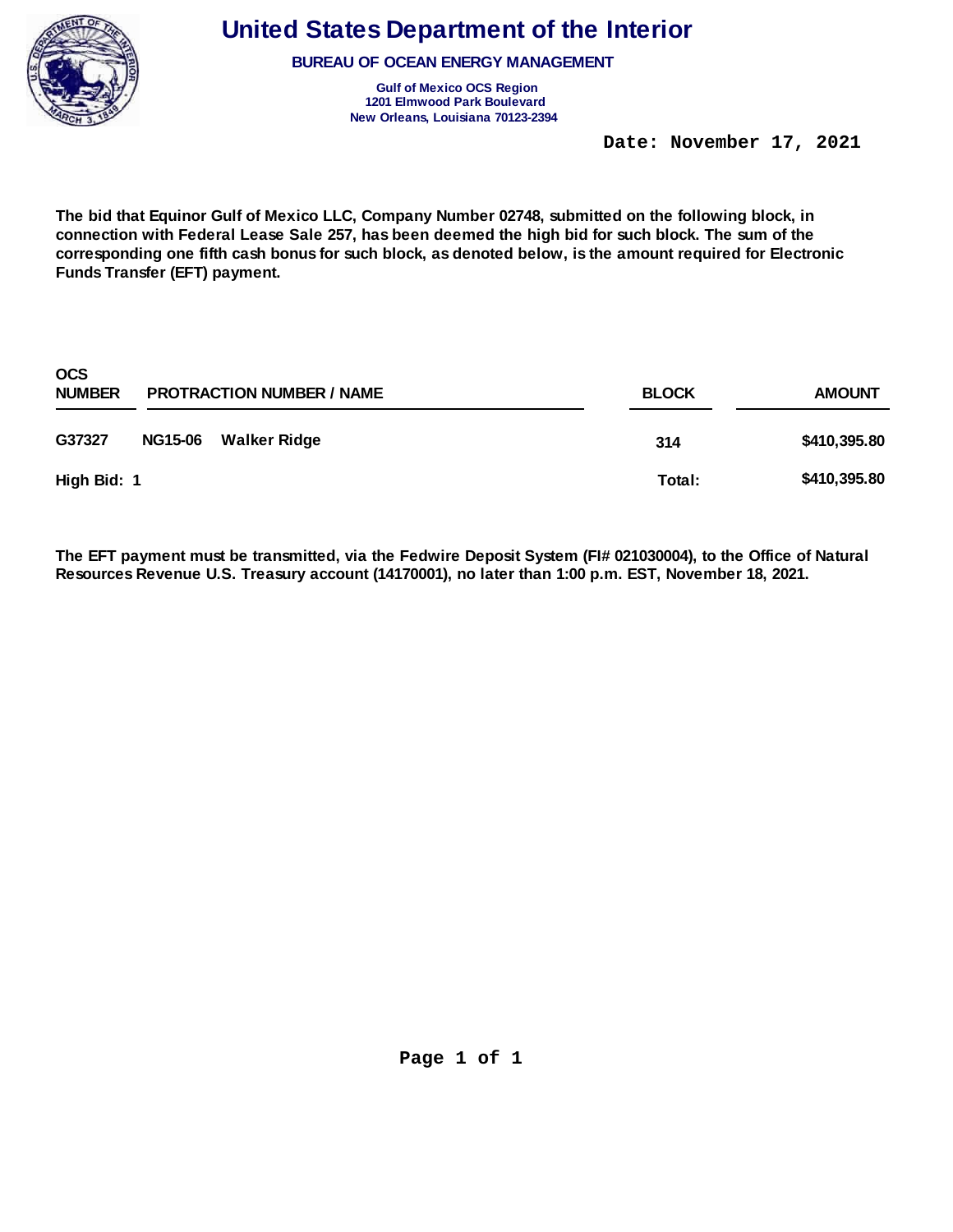

**BUREAU OF OCEAN ENERGY MANAGEMENT** 

**Gulf of Mexico OCS Region 1201 Elmwood Park Boulevard New Orleans, Louisiana 70123-2394** 

 **Date: November 17, 2021** 

**The bids that Focus Exploration, LLC, Company Number 02790, submitted on the following blocks, in connection with Federal Lease Sale 257, have been deemed the high bids for such blocks. The sum of the corresponding one fifth cash bonus for such blocks, as denoted below, is the amount required for Electronic Funds Transfer (EFT) payment.** 

| <b>OCS</b><br><b>NUMBER</b> |                 | <b>PROTRACTION NUMBER / NAME</b>          | <b>BLOCK</b> | <b>AMOUNT</b> |
|-----------------------------|-----------------|-------------------------------------------|--------------|---------------|
| G37152                      | LA3B            | <b>Vermilion Area, South Addition</b>     | 338          | \$25,667.60   |
| G37178                      | LA4A            | <b>Eugene Island Area, South Addition</b> | 394          | \$25,678.80   |
| G37179                      | LA <sub>5</sub> | <b>Ship Shoal Area</b>                    | 26           | \$24,205.20   |
| G37180                      | LA <sub>5</sub> | <b>Ship Shoal Area</b>                    | 52           | \$25,610.40   |
| G37182                      | LA <sub>5</sub> | <b>Ship Shoal Area</b>                    | 210          | \$25,642.00   |
| G37188                      | LA6A            | South Timbalier Area, South Addition      | 306          | \$25,661.20   |
| G37197                      | <b>NH15-12</b>  | <b>Ewing Bank</b>                         | 966          | \$120,193.20  |
| High Bids: 7                |                 |                                           | Total:       | \$272,658.40  |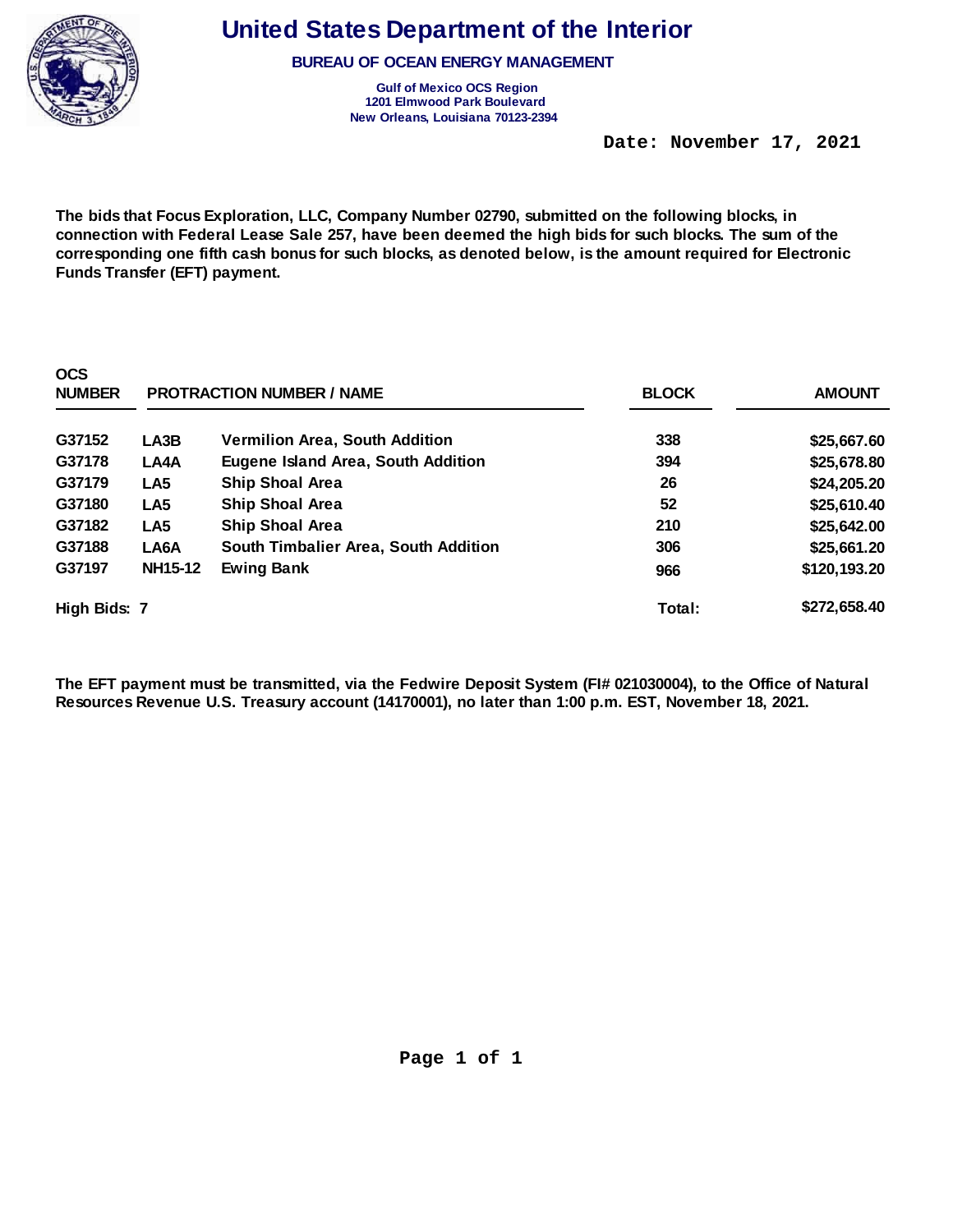

**BUREAU OF OCEAN ENERGY MANAGEMENT** 

**Gulf of Mexico OCS Region 1201 Elmwood Park Boulevard New Orleans, Louisiana 70123-2394** 

 **Date: November 17, 2021** 

**The bid that Repsol E&P USA Inc., Company Number 02805, submitted on the following block, in connection with Federal Lease Sale 257, has been deemed the high bid for such block. The sum of the corresponding one fifth cash bonus for such block, as denoted below, is the amount required for Electronic Funds Transfer (EFT) payment.** 

| <b>OCS</b><br><b>NUMBER</b> | <b>PROTRACTION NUMBER / NAME</b> |                     | <b>BLOCK</b> | <b>AMOUNT</b> |
|-----------------------------|----------------------------------|---------------------|--------------|---------------|
| G37290                      | <b>NG15-03</b>                   | <b>Green Canyon</b> | 565          | \$115,267.40  |
| High Bid: 1                 |                                  |                     | Total:       | \$115,267.40  |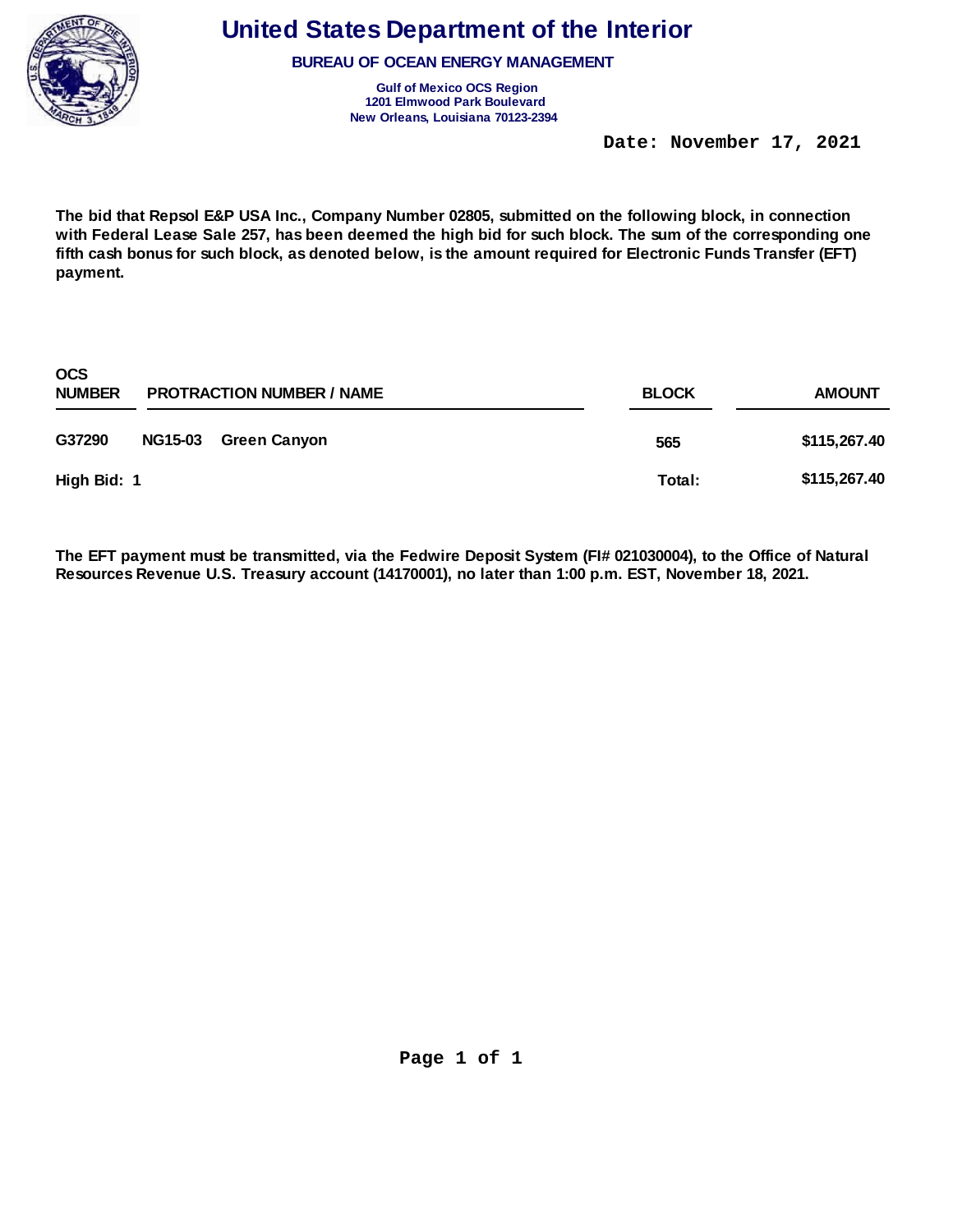

**OCS** 

# **United States Department of the Interior**

**BUREAU OF OCEAN ENERGY MANAGEMENT** 

**Gulf of Mexico OCS Region 1201 Elmwood Park Boulevard New Orleans, Louisiana 70123-2394** 

 **Date: November 17, 2021** 

**The bid that Byron Energy Inc., Company Number 02961, submitted on the following block, in connection with Federal Lease Sale 257, has been deemed the high bid for such block. The sum of the corresponding one fifth cash bonus for such block, as denoted below, is the amount required for Electronic Funds Transfer (EFT) payment.** 

| OCS.<br><b>NUMBER</b> |      | <b>PROTRACTION NUMBER / NAME</b> | <b>BLOCK</b> | <b>AMOUNT</b> |  |
|-----------------------|------|----------------------------------|--------------|---------------|--|
| G37158                | LA3A | South Marsh Island Area          | 61           | \$26,052.00   |  |
| High Bid: 1           |      |                                  | Total:       | \$26,052.00   |  |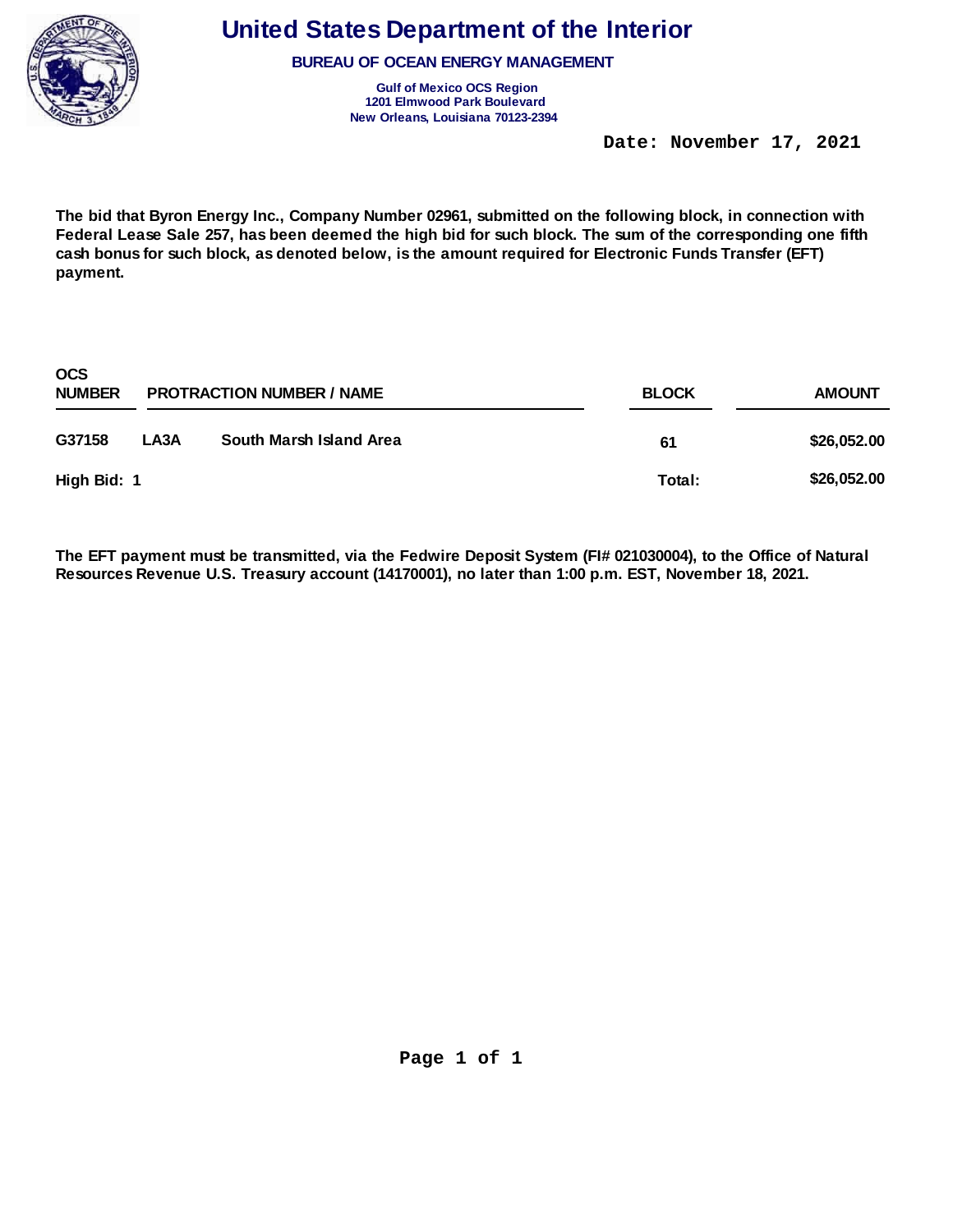

**BUREAU OF OCEAN ENERGY MANAGEMENT** 

**Gulf of Mexico OCS Region 1201 Elmwood Park Boulevard New Orleans, Louisiana 70123-2394** 

 **Date: November 17, 2021** 

**The bid that EnVen Energy Ventures, LLC, Company Number 03026, submitted on the following block, in connection with Federal Lease Sale 257, has been deemed the high bid for such block. The sum of the corresponding one fifth cash bonus for such block, as denoted below, is the amount required for Electronic Funds Transfer (EFT) payment.** 

| <b>OCS</b><br><b>NUMBER</b> | <b>PROTRACTION NUMBER / NAME</b> | <b>BLOCK</b> | <b>AMOUNT</b> |
|-----------------------------|----------------------------------|--------------|---------------|
| G37195                      | NH15-12 Ewing Bank               | 918          | \$118,936.60  |
| High Bid: 1                 |                                  | Total:       | \$118,936.60  |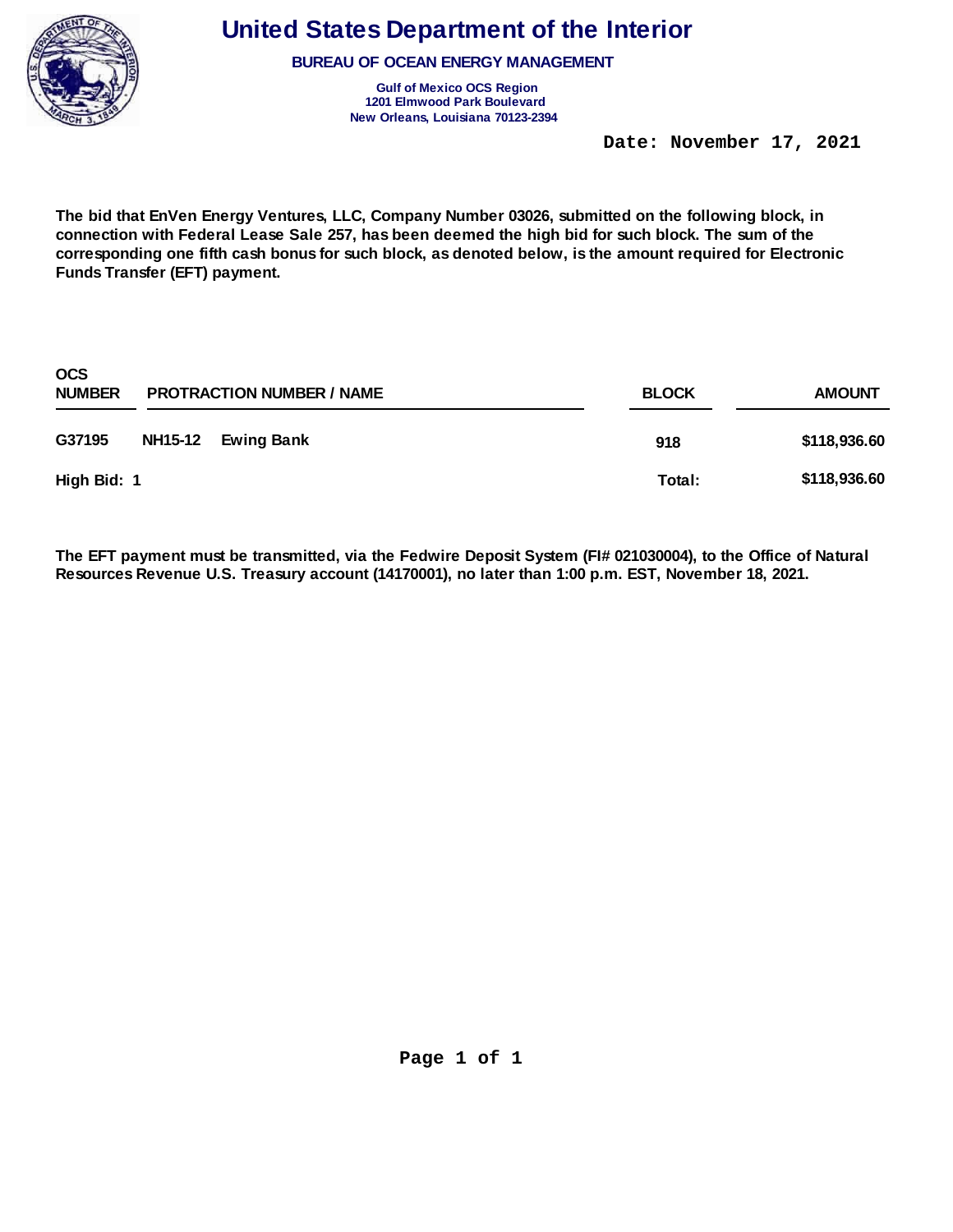

**BUREAU OF OCEAN ENERGY MANAGEMENT** 

**Gulf of Mexico OCS Region 1201 Elmwood Park Boulevard New Orleans, Louisiana 70123-2394** 

 **Date: November 17, 2021** 

**The bids that Talos Energy Offshore LLC, Company Number 03247, submitted on the following blocks, in connection with Federal Lease Sale 257, have been deemed the high bids for such blocks. The sum of the corresponding one fifth cash bonus for such blocks, as denoted below, is the amount required for Electronic Funds Transfer (EFT) payment.** 

| <b>OCS</b><br><b>NUMBER</b> | <b>PROTRACTION NUMBER / NAME</b> |                     | <b>BLOCK</b> | <b>AMOUNT</b>  |
|-----------------------------|----------------------------------|---------------------|--------------|----------------|
| G37194                      | NH16-07                          | Viosca Knoll        | 988          | \$70,142.60    |
| G37198                      | NH16-10                          | Mississippi Canyon  | 31           | \$125,142.60   |
| G37200                      | NH16-10                          | Mississippi Canyon  | 68           | \$259,542.60   |
| G37201                      | NH16-10                          | Mississippi Canyon  | 69           | \$152,342.60   |
| G37202                      | NH16-10                          | Mississippi Canyon  | 117          | \$136,342.60   |
| G37266                      | <b>NG15-03</b>                   | <b>Green Canyon</b> | 154          | \$233,542.60   |
| G37291                      | <b>NG15-03</b>                   | <b>Green Canyon</b> | 696          | \$157,542.60   |
| G37293                      | <b>NG15-03</b>                   | <b>Green Canyon</b> | 740          | \$116,142.60   |
| High Bids: 8                |                                  |                     | Total:       | \$1,250,740.80 |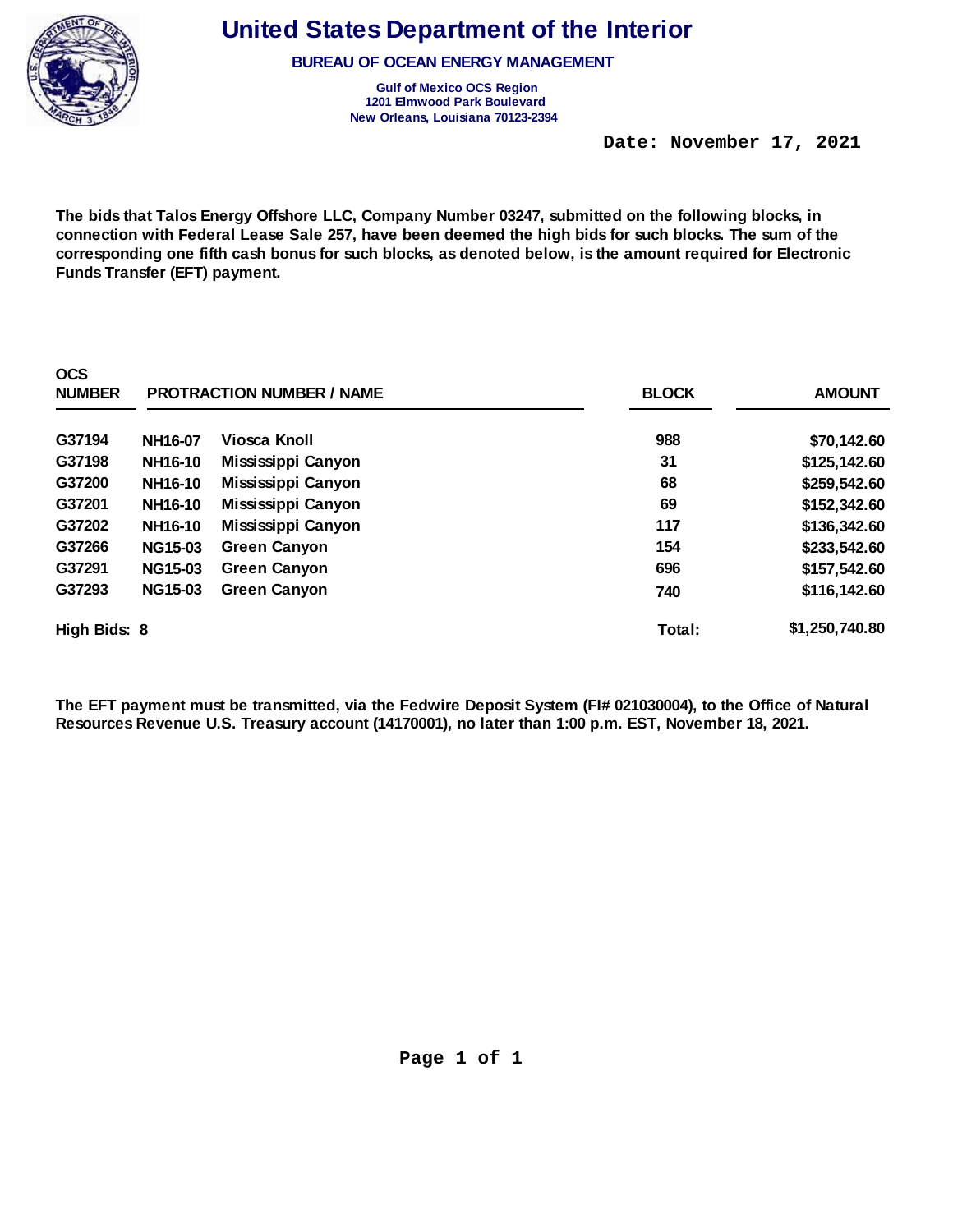

**BUREAU OF OCEAN ENERGY MANAGEMENT** 

**Gulf of Mexico OCS Region 1201 Elmwood Park Boulevard New Orleans, Louisiana 70123-2394** 

 **Date: November 17, 2021** 

**The bid that Kosmos Energy Gulf of Mexico Operations, LLC, Company Number 03362, submitted on the following block, in connection with Federal Lease Sale 257, has been deemed the high bid for such block. The sum of the corresponding one fifth cash bonus for such block, as denoted below, is the amount required for Electronic Funds Transfer (EFT) payment.** 

| <b>OCS</b><br><b>NUMBER</b> |                | <b>PROTRACTION NUMBER / NAME</b> | <b>BLOCK</b> | <b>AMOUNT</b> |
|-----------------------------|----------------|----------------------------------|--------------|---------------|
| G37303                      | <b>NG15-03</b> | Green Canyon                     | 997          | \$199,423.80  |
| High Bid: 1                 |                |                                  | Total:       | \$199,423.80  |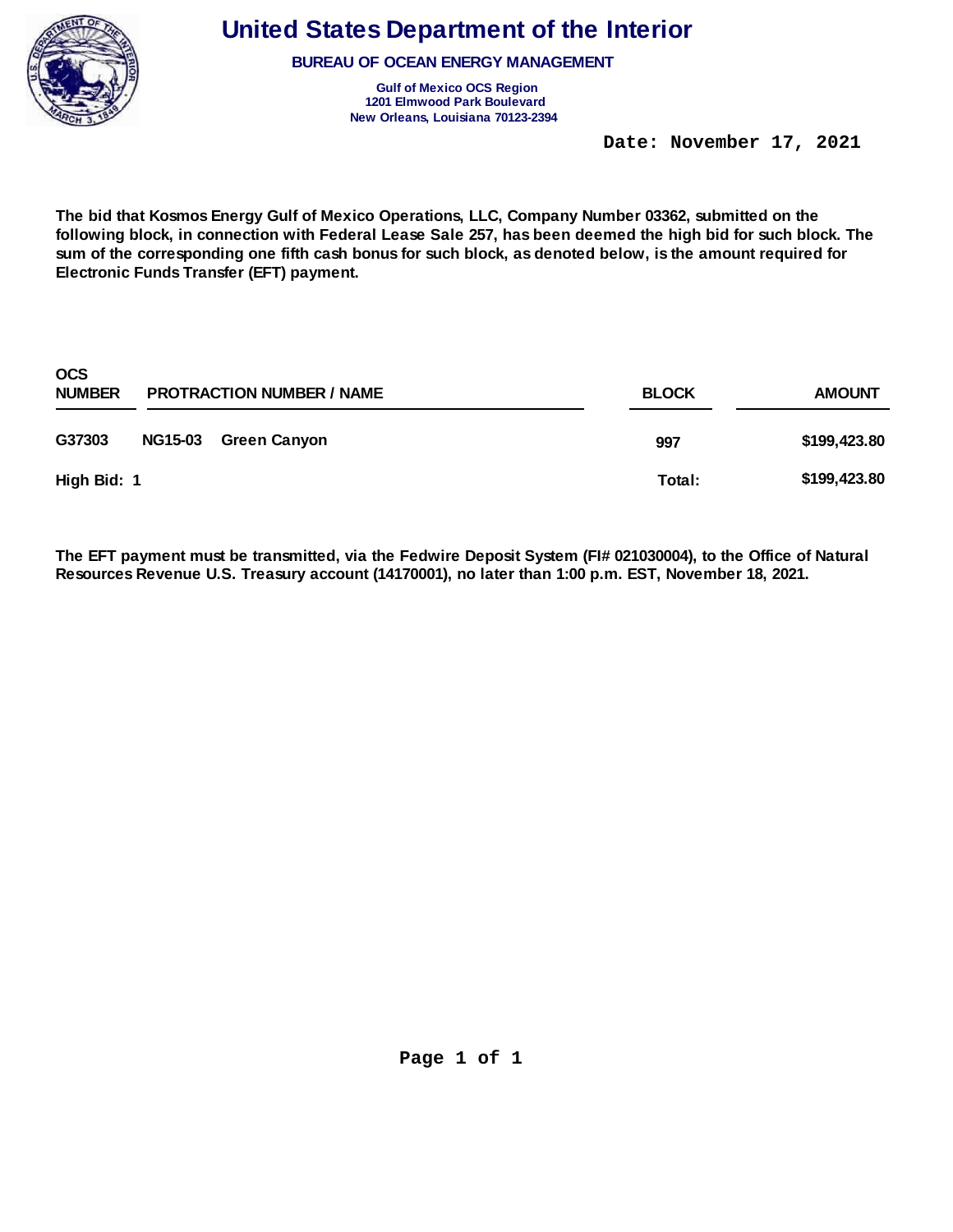

**BUREAU OF OCEAN ENERGY MANAGEMENT** 

**Gulf of Mexico OCS Region 1201 Elmwood Park Boulevard New Orleans, Louisiana 70123-2394** 

 **Date: November 17, 2021** 

**The bid that Beacon Offshore Energy Operating LLC, Company Number 03410, submitted on the following block, in connection with Federal Lease Sale 257, has been deemed the high bid for such block. The sum of the corresponding one fifth cash bonus for such block, as denoted below, is the amount required for Electronic Funds Transfer (EFT) payment.** 

| <b>OCS</b><br><b>NUMBER</b> |         | <b>PROTRACTION NUMBER / NAME</b> | <b>BLOCK</b> | <b>AMOUNT</b> |
|-----------------------------|---------|----------------------------------|--------------|---------------|
| G37222                      | NH16-10 | Mississippi Canyon               | 795          | \$130,086.60  |
| High Bid: 1                 |         |                                  | Total:       | \$130,086.60  |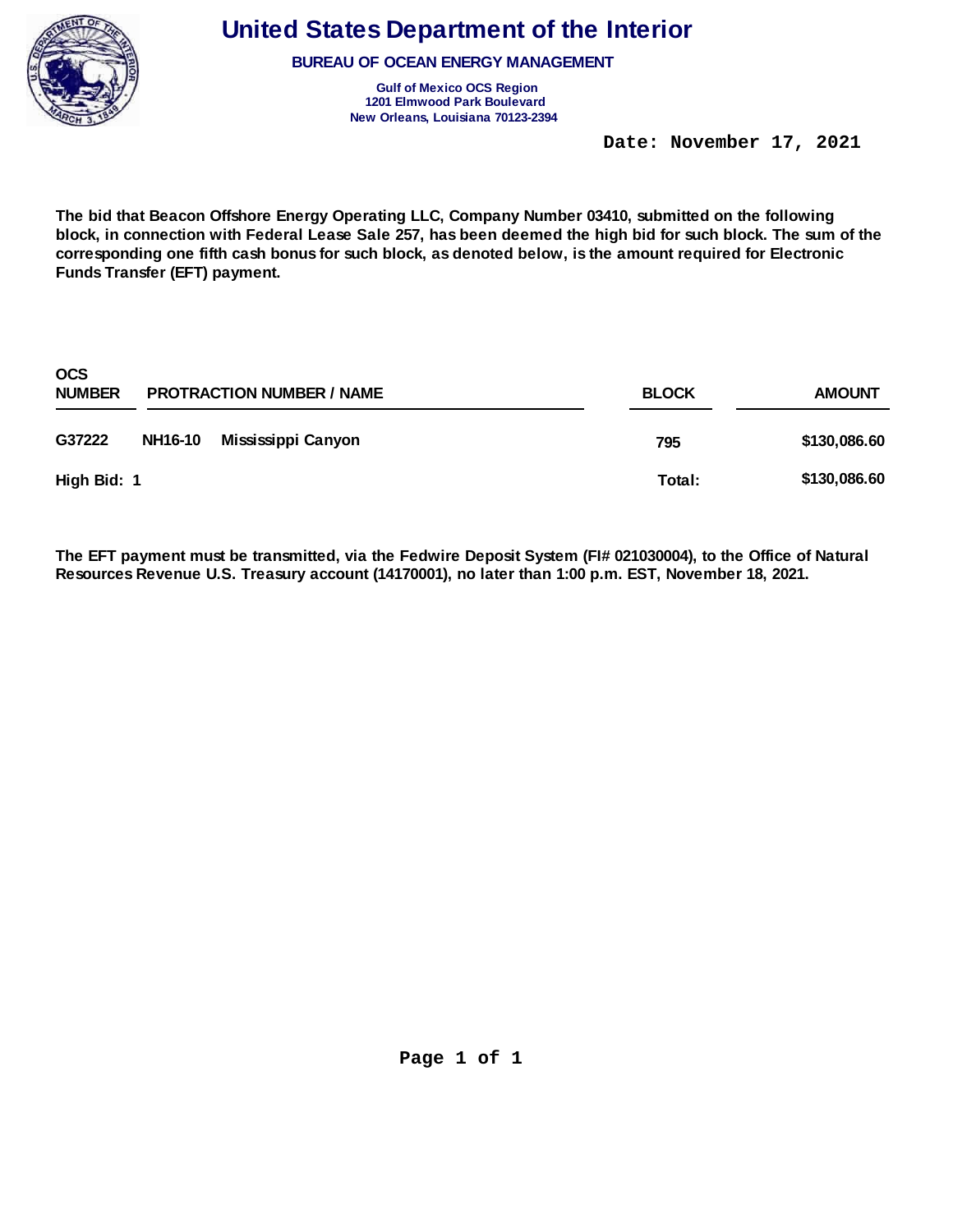

**BUREAU OF OCEAN ENERGY MANAGEMENT** 

**Gulf of Mexico OCS Region 1201 Elmwood Park Boulevard New Orleans, Louisiana 70123-2394** 

 **Date: November 17, 2021** 

**The bid that Blackcomb Energy, LLC, Company Number 03475, submitted on the following block, in connection with Federal Lease Sale 257, has been deemed the high bid for such block. The sum of the corresponding one fifth cash bonus for such block, as denoted below, is the amount required for Electronic Funds Transfer (EFT) payment.** 

| <b>OCS</b><br><b>NUMBER</b> |      | <b>PROTRACTION NUMBER / NAME</b>   | <b>BLOCK</b> | <b>AMOUNT</b> |
|-----------------------------|------|------------------------------------|--------------|---------------|
| G37168                      | LA4A | Eugene Island Area, South Addition | 305          | \$30,000.00   |
| High Bid: 1                 |      |                                    | Total:       | \$30,000.00   |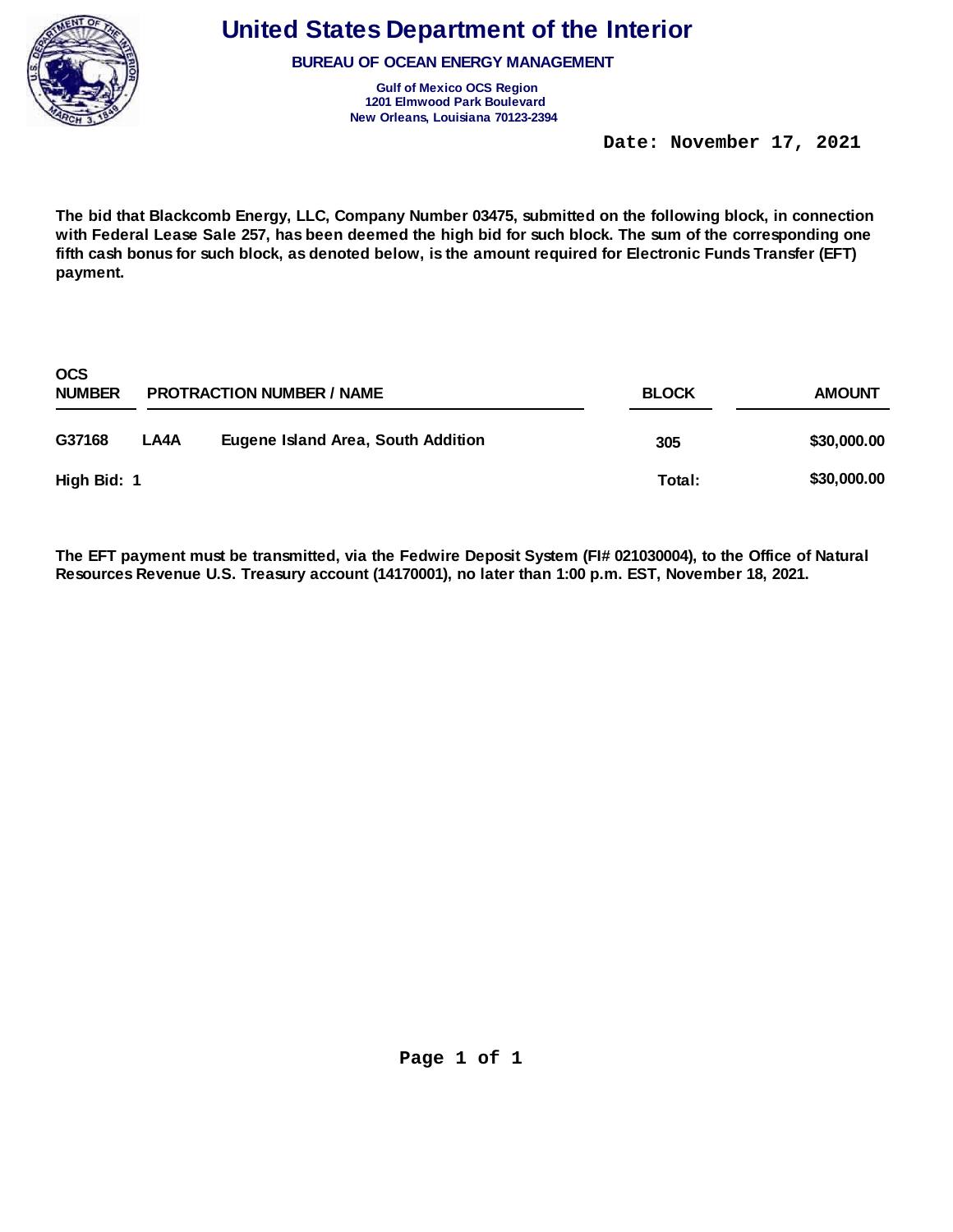

**BUREAU OF OCEAN ENERGY MANAGEMENT** 

**Gulf of Mexico OCS Region 1201 Elmwood Park Boulevard New Orleans, Louisiana 70123-2394** 

 **Date: November 17, 2021** 

**The bids that Cantium, LLC, Company Number 03481, submitted on the following blocks, in connection with Federal Lease Sale 257, have been deemed the high bids for such blocks. The sum of the corresponding one fifth cash bonus for such blocks, as denoted below, is the amount required for Electronic Funds Transfer (EFT) payment.** 

| <b>OCS</b><br><b>NUMBER</b> |             | <b>PROTRACTION NUMBER / NAME</b> | <b>BLOCK</b> | <b>AMOUNT</b> |
|-----------------------------|-------------|----------------------------------|--------------|---------------|
| G37187                      | LA6C        | <b>Bay Marchand Area</b>         | 4            | \$1,225.00    |
| G37190                      | <b>LA10</b> | <b>Main Pass Area</b>            | 127          | \$12,490.00   |
| G37191                      | <b>LA10</b> | <b>Main Pass Area</b>            | 128          | \$24,975.00   |
| High Bids: 3                |             |                                  | Total:       | \$38,690.00   |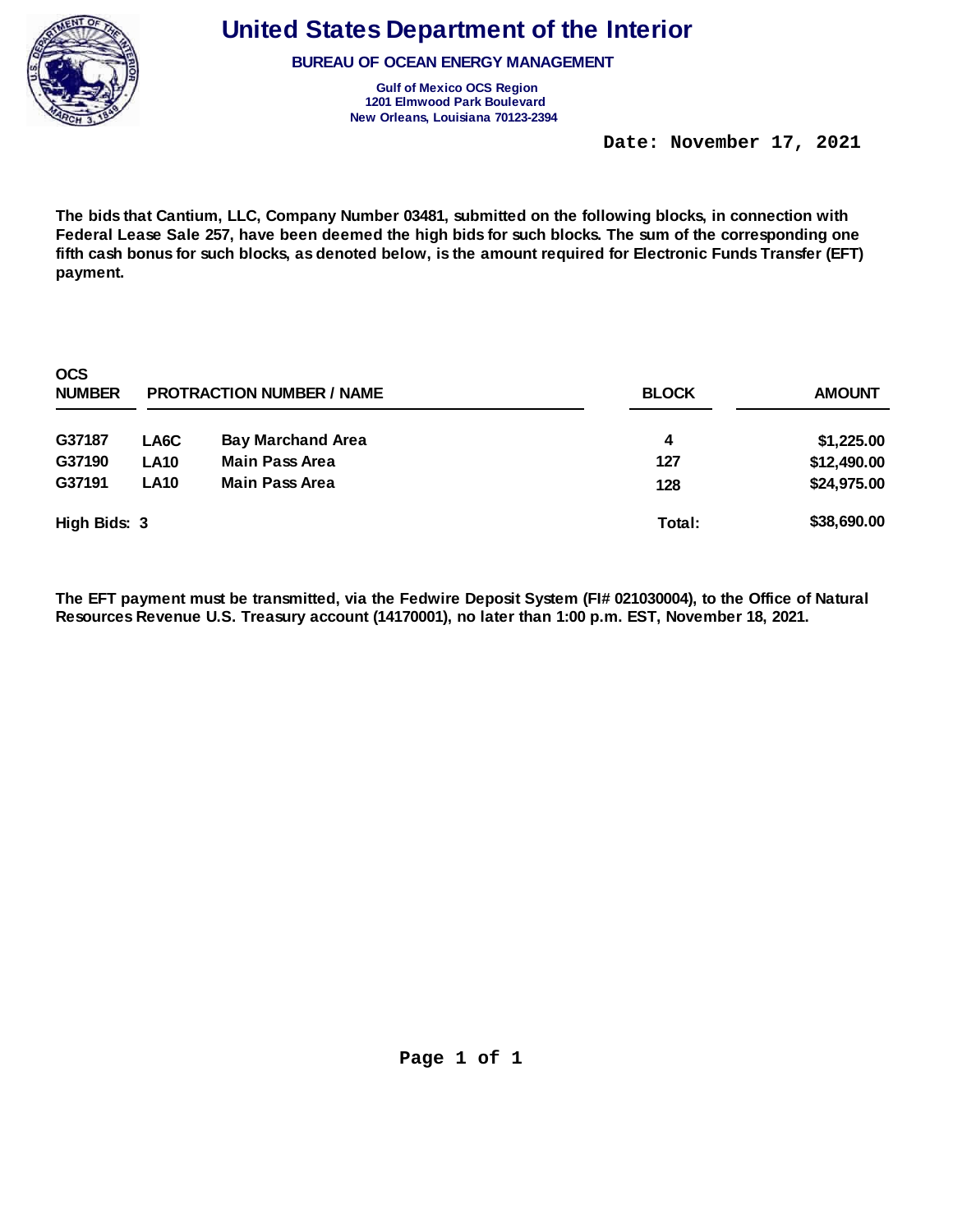

**BUREAU OF OCEAN ENERGY MANAGEMENT** 

**Gulf of Mexico OCS Region 1201 Elmwood Park Boulevard New Orleans, Louisiana 70123-2394** 

 **Date: November 17, 2021** 

**The bid that Otto Energy (Gulf Two) LLC, Company Number 03502, submitted on the following block, in connection with Federal Lease Sale 257, has been deemed the high bid for such block. The sum of the corresponding one fifth cash bonus for such block, as denoted below, is the amount required for Electronic Funds Transfer (EFT) payment.** 

| <b>OCS</b><br><b>NUMBER</b> |     | <b>PROTRACTION NUMBER / NAME</b> | <b>BLOCK</b> | <b>AMOUNT</b> |
|-----------------------------|-----|----------------------------------|--------------|---------------|
| G37184                      | LA6 | <b>South Timbalier Area</b>      | 48           | \$25,000.00   |
| High Bid: 1                 |     |                                  | Total:       | \$25,000.00   |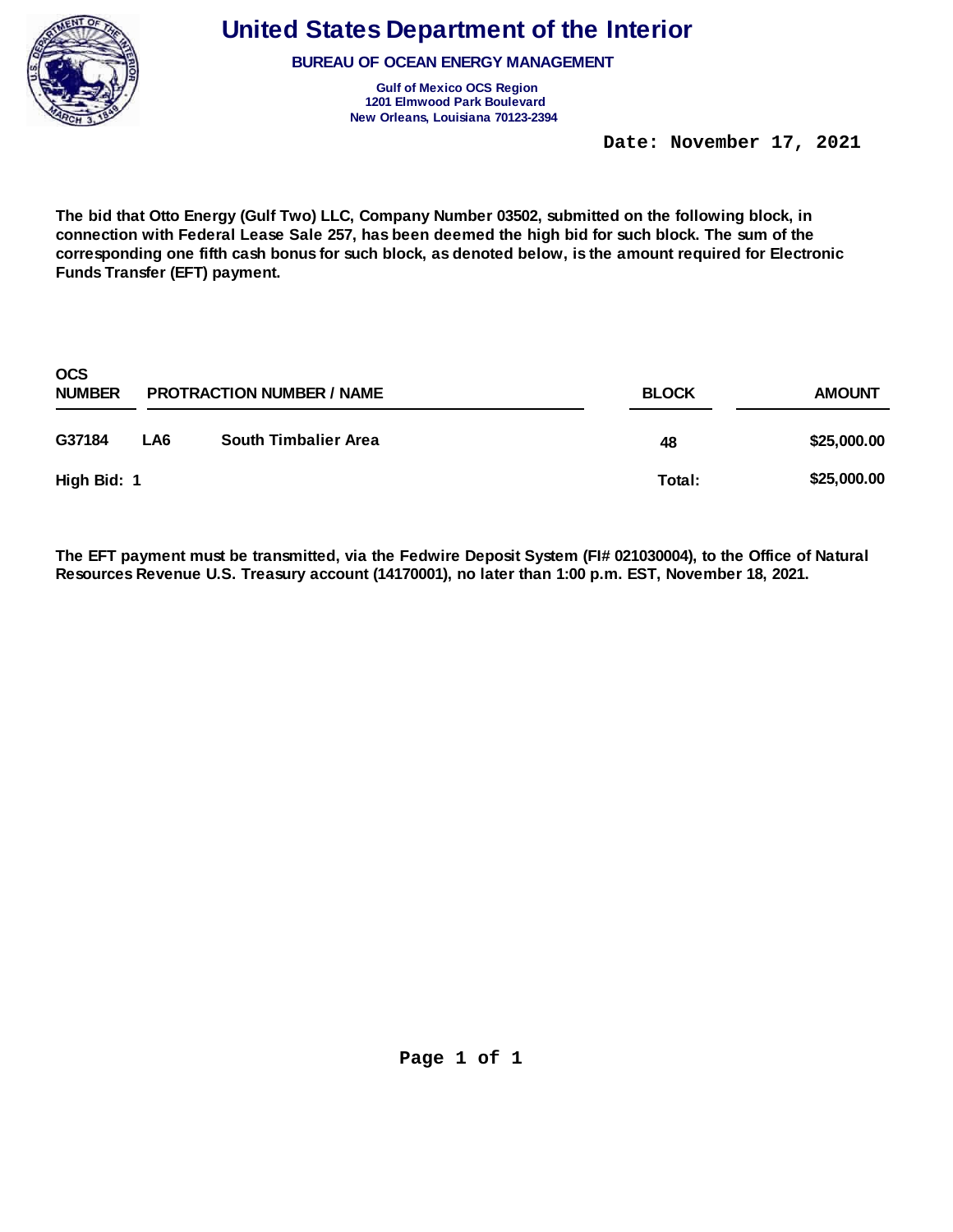

**BUREAU OF OCEAN ENERGY MANAGEMENT** 

**Gulf of Mexico OCS Region 1201 Elmwood Park Boulevard New Orleans, Louisiana 70123-2394** 

 **Date: November 17, 2021** 

**The bid that F. F. Foster & Associates, Inc., Company Number 03517, submitted on the following block, in connection with Federal Lease Sale 257, has been deemed the high bid for such block. The sum of the corresponding one fifth cash bonus for such block, as denoted below, is the amount required for Electronic Funds Transfer (EFT) payment.** 

| <b>OCS</b><br><b>NUMBER</b> |                 | <b>PROTRACTION NUMBER / NAME</b> | <b>BLOCK</b> | <b>AMOUNT</b> |
|-----------------------------|-----------------|----------------------------------|--------------|---------------|
| G37181                      | LA <sub>5</sub> | <b>Ship Shoal Area</b>           | 120          | \$21,776.00   |
| High Bid: 1                 |                 |                                  | Total:       | \$21,776.00   |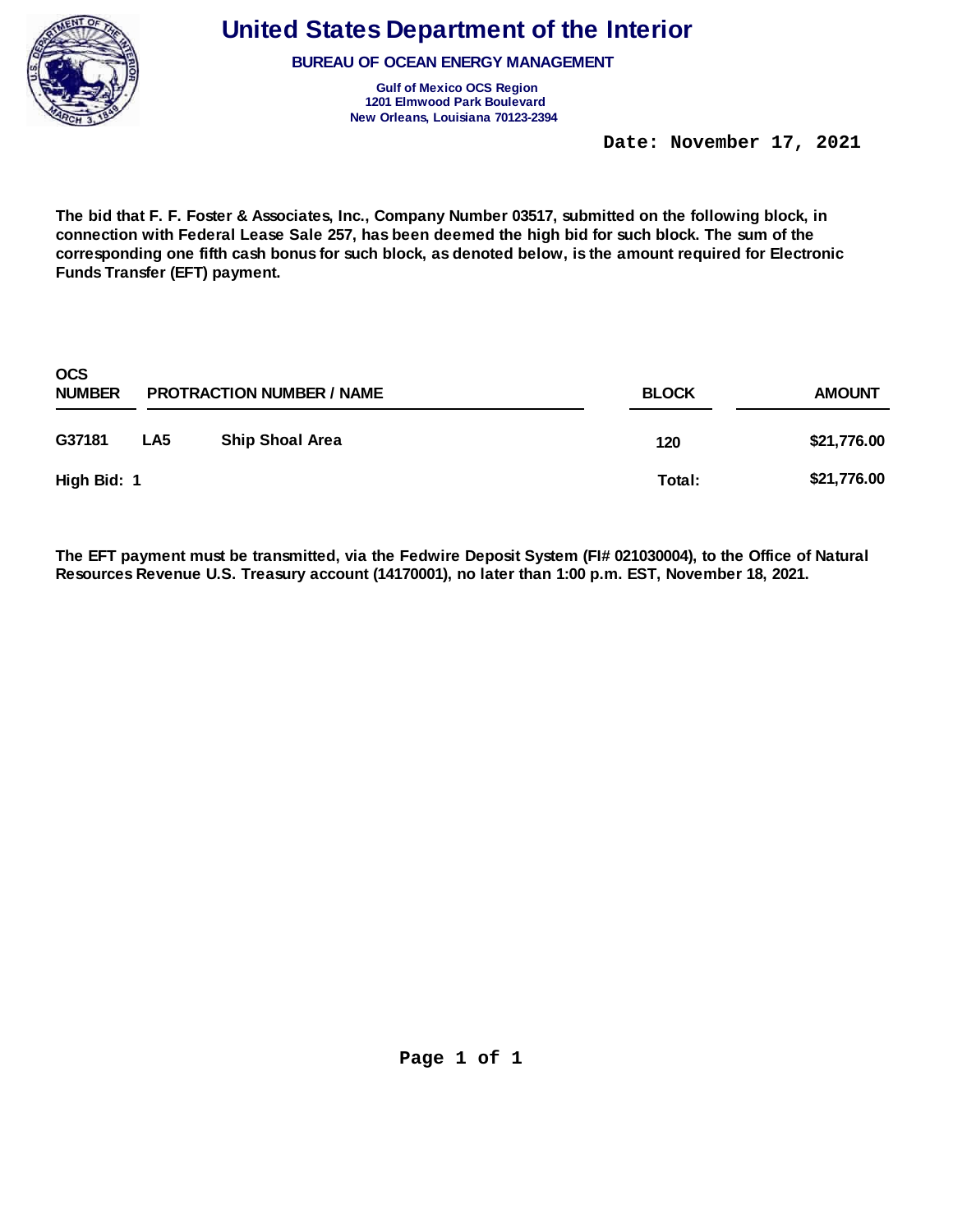

**BUREAU OF OCEAN ENERGY MANAGEMENT** 

**Gulf of Mexico OCS Region 1201 Elmwood Park Boulevard New Orleans, Louisiana 70123-2394** 

 **Date: November 17, 2021** 

**The bids that Beacon Offshore Energy Exploration LLC, Company Number 03570, submitted on the following blocks, in connection with Federal Lease Sale 257, have been deemed the high bids for such blocks. The sum of the corresponding one fifth cash bonus for such blocks, as denoted below, is the amount required for Electronic Funds Transfer (EFT) payment.** 

| <b>OCS</b><br><b>NUMBER</b> | <b>PROTRACTION NUMBER / NAME</b> |                     | <b>BLOCK</b> | <b>AMOUNT</b> |
|-----------------------------|----------------------------------|---------------------|--------------|---------------|
| G37301                      | <b>NG15-03</b>                   | <b>Green Canyon</b> | 975          | \$115,955.40  |
| G37302                      | <b>NG15-03</b>                   | <b>Green Canyon</b> | 976          | \$115,955.40  |
| G37315                      | <b>NG15-06</b>                   | <b>Walker Ridge</b> | 7            | \$127,155.40  |
| High Bids: 3                |                                  |                     | Total:       | \$359,066.20  |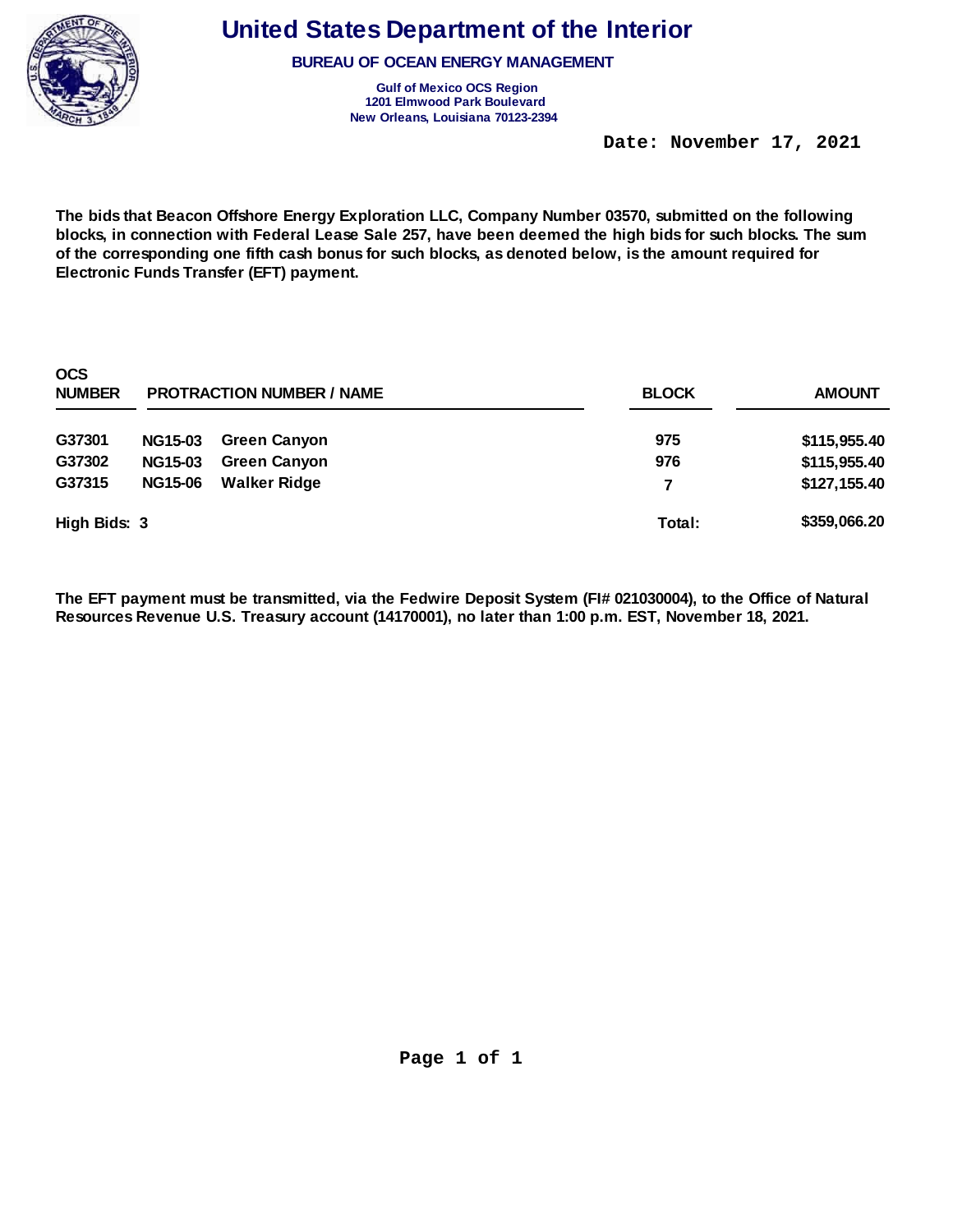

**BUREAU OF OCEAN ENERGY MANAGEMENT** 

**Gulf of Mexico OCS Region 1201 Elmwood Park Boulevard New Orleans, Louisiana 70123-2394** 

 **Date: November 17, 2021** 

**The bids that Juneau Oil & Gas, LLC, Company Number 03583, submitted on the following blocks, in connection with Federal Lease Sale 257, have been deemed the high bids for such blocks. The sum of the corresponding one fifth cash bonus for such blocks, as denoted below, is the amount required for Electronic Funds Transfer (EFT) payment.** 

| <b>OCS</b><br><b>NUMBER</b> | <b>PROTRACTION NUMBER / NAME</b> |                                           | <b>BLOCK</b> | <b>AMOUNT</b> |
|-----------------------------|----------------------------------|-------------------------------------------|--------------|---------------|
| G37153                      | LA3B                             | Vermilion Area, South Addition            | 405          | \$26,355.40   |
| G37154                      | LA3B                             | <b>Vermilion Area, South Addition</b>     | 406          | \$26,355.40   |
| G37155                      | LA3B                             | <b>Vermilion Area, South Addition</b>     | 407          | \$25,155.40   |
| G37167                      | LA4A                             | <b>Eugene Island Area, South Addition</b> | 295          | \$27,155.40   |
| G37172                      | LA4A                             | <b>Eugene Island Area, South Addition</b> | 342          | \$30,155.40   |
| High Bids: 5                |                                  |                                           | Total:       | \$135,177.00  |